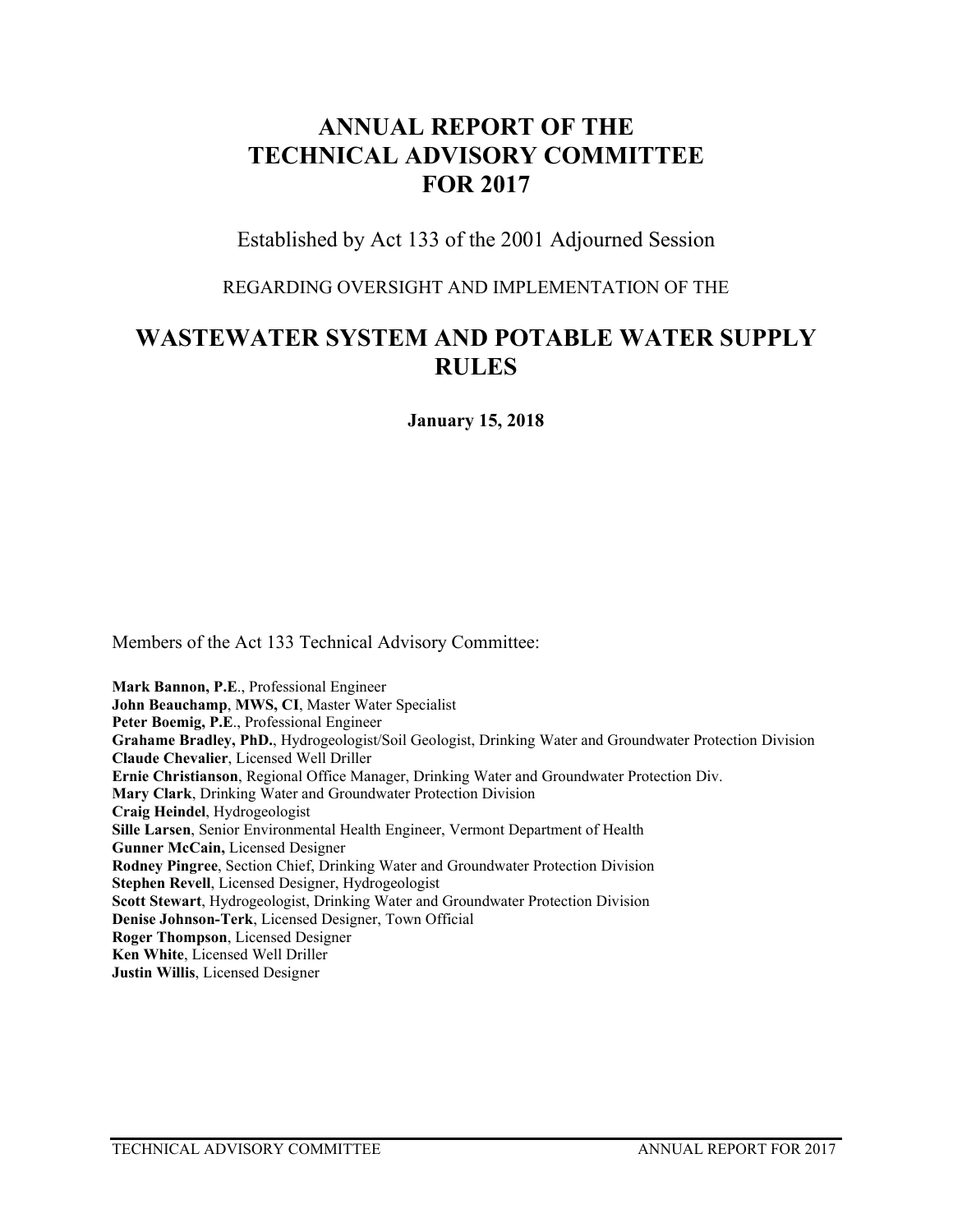# **ANNUAL REPORT OF THE TECHNICAL ADVISORY COMMITTEE**

Established by Act 133 of the 2001 Adjourned Session

## REGARDING OVERSIGHT AND IMPLEMENTATION OF THE

## **WASTEWATER SYSTEM AND POTABLE WATER SUPPLY RULES January 15, 2018**

### **TABLE OF CONTENTS**

| <b>ITEM</b>                                            | <b>PAGE</b> |
|--------------------------------------------------------|-------------|
| Purpose                                                |             |
| <b>TAC Members</b>                                     |             |
| TAC Executive Committee and Subcommittees              |             |
| Meetings                                               |             |
| <b>Activities of the Technical Advisory Committee:</b> |             |

| <b>General Comments</b>                             |  |
|-----------------------------------------------------|--|
| Review of Proposed Changes to the Wastewater System |  |
| and Potable Water Supply Rules                      |  |
| Innovative/Alternative Systems                      |  |

## **Appendices:**

| Appendix A - Technical Advisory Committee Members and Subcommittees | 10. |
|---------------------------------------------------------------------|-----|
| Appendix B - Regional Office Permitting and Training Information    | 14  |
| Appendix C - Technical Advisory Committee Meeting Minutes           | 20  |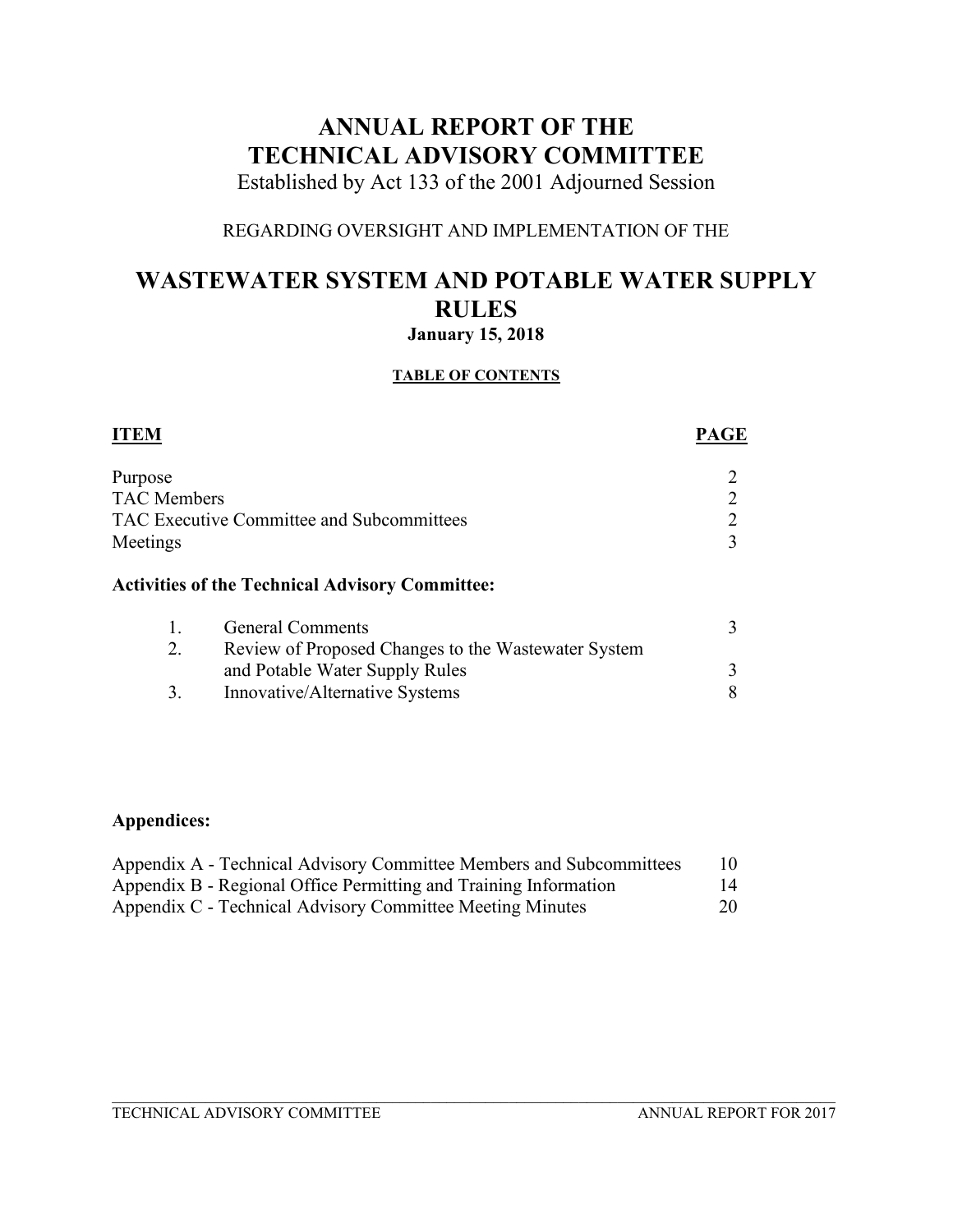## **Annual Report of the Technical Advisory Committee**

## **Purpose:**

The Technical Advisory Committee was created by Act 133 of the 2001 Adjourned Session of the Legislature and incorporated into the Vermont Statutes as Chapter 64, Section 1978(e)(2) which appears as:

*The secretary shall seek advice from a technical advisory committee in carrying out the mandate of this subdivision. The governor shall appoint the members of the committee and ensure that there is at least one representative of the following entities on the committee: professional engineers, site technicians, well drillers, hydrogeologists, town officials with jurisdiction over potable water supplies and wastewater systems, water quality specialists, technical staff of the agency of natural resources, and technical staff of the department of health. Administrative support for the advisory committee shall be provided by the secretary of the agency of natural resources.* 

Section 1978(e)(3) required the preparation and submission to the legislature of an annual report on several topics: the implementation of this Chapter and the rules adopted under this Chapter; the number and type of alternative or innovative systems approved for general use, approved for use as a pilot project, and approved for experimental use; the functional status of alternative or innovative systems approved for use as a pilot project or approved for experimental use; the number of permit applications received during the preceding calendar year; and the number of permit applications denied in the preceding calendar year, together with a summary of the denial. This report is a summary of the work by the Technical Advisory Committee and the recommendations made by the Committee during 2017.

## **Technical Advisory Committee Members:**

Members of the Technical Advisory Committee are recommended by the Secretary of the Agency of Natural Resources and appointed by the Governor. The full list of Technical Advisory Committee Members, and their contact information, is attached as Appendix A.

## **Executive Committee and Subcommittees:**

The TAC has an Executive Committee with three members and three alternates that are available to answer questions or provide testimony to the Agency or the Legislature. There were also 4 standing subcommittees during 2017. The list of Subcommittees and members is included in Appendix A. In addition, special subcommittees were appointed to address a specific topic such as review of a particular advanced treatment system. The members of these subcommittees are included in the monthly minutes of the Technical Advisory Committee which are available online at<http://wastewater.vt.gov/wastewaterdisposaltac.htm>under the heading "Technical Advisory Committee."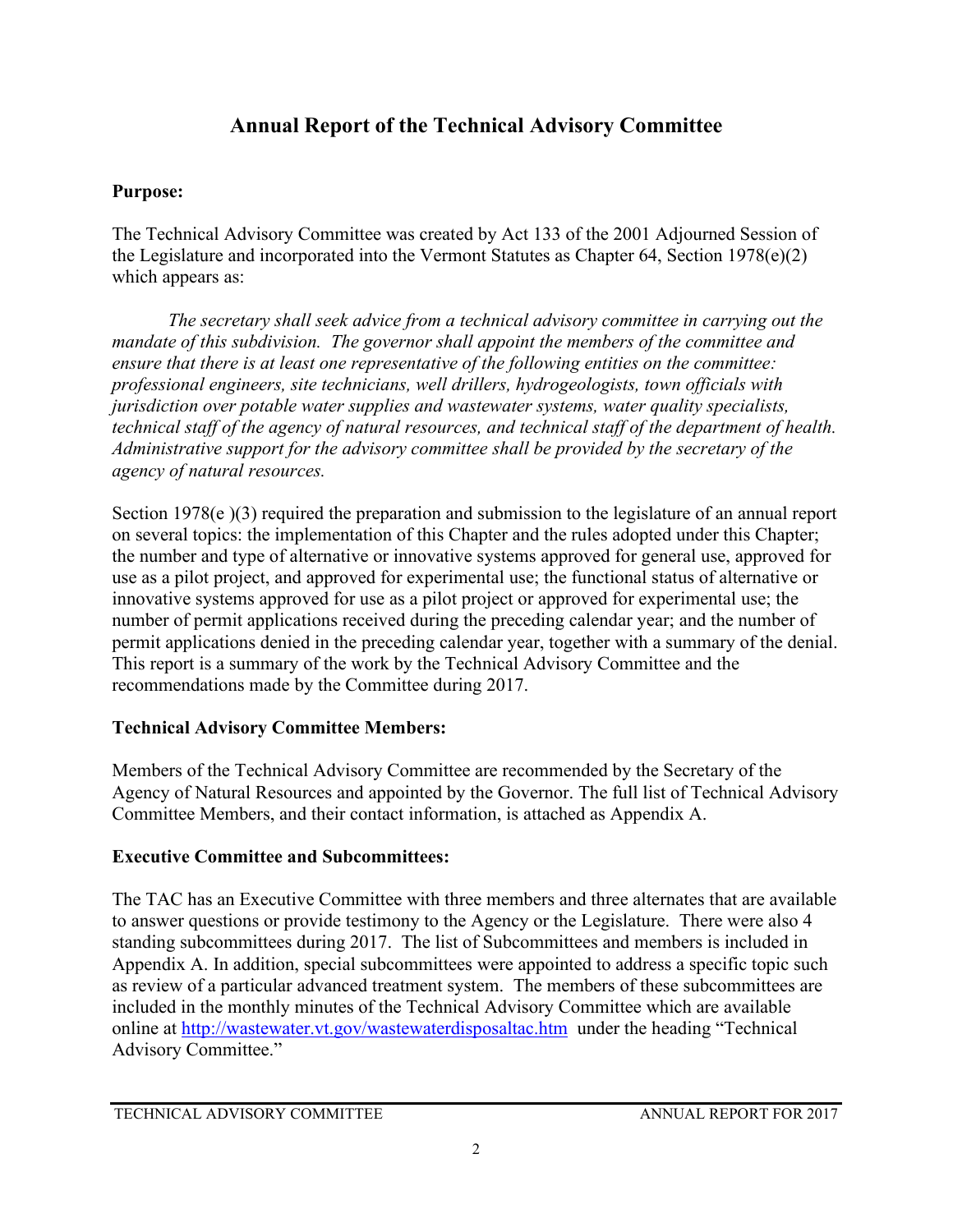## **Meetings:**

Six meetings were held by the TAC in 2017 on January 10, March 21, April 4, April 18, April 25, and May 9.

The meetings were held in conference rooms at the National Life Building and at the DEC Annex Building in Montpelier. Meeting attendance ranged from 10 to 17 with an average attendance of 14 people.

The full minutes of each meeting are attached as Appendix C and are available on-line at <http://wastewater.vt.gov/wastewaterdisposaltac.htm> under the heading "Technical Advisory Committee."

## **Activities of the Technical Advisory Committee (TAC):**

- **1. General Comments:** The Technical Advisory Committee and the Department of Environmental Conservation (DEC) continued to be active during 2017. The primary focus was on reviewing the proposed updates to the Wastewater System and Potable Water Supply Rules.
- **2. Proposed Wastewater System and Potable Water Supply Rule (WW Rules) Revisions:** The Department of Environmental Conservation (DEC) continued its drafting process while undergoing an extensive legal review process to bring the formatting into compliance with DEC standards that have been updated since the last rule update in 2007. While waiting on the conclusion of this work the TAC discussed the following topics:
	- A. The design flows for wastewater and water in the existing WW Rules are different. The wastewater design flows have been reduced over the years and large reductions in wastewater flows are now allowed for projects with several single-family residences connected to a single wastewater disposal system. The differences in design flow are justified for two reasons. In many cases a significant amount of water is used for car washing, gardening, and other uses where the used water is not discharged to the wastewater disposal system. In addition, a wastewater system can tolerate occasional discharges that exceed its design flow without any failure whereas a demand on a water system that exceeds its design capacity may result in an immediate lack of water. After due consideration, the Water Supply Section proposed to reduce the design flow for water to 360 gallons per day per single family residence when five or more single family residences are connected to the same water supply system. This design flow would be used regardless of the number of bedrooms in the single-family residences. Census numbers in Vermont for average occupancy in a single-family residence indicate a small chance that five or more units would all be occupied at high levels, even if the individual residences have large numbers of bedrooms. The majority of the TAC members support the proposed design flows.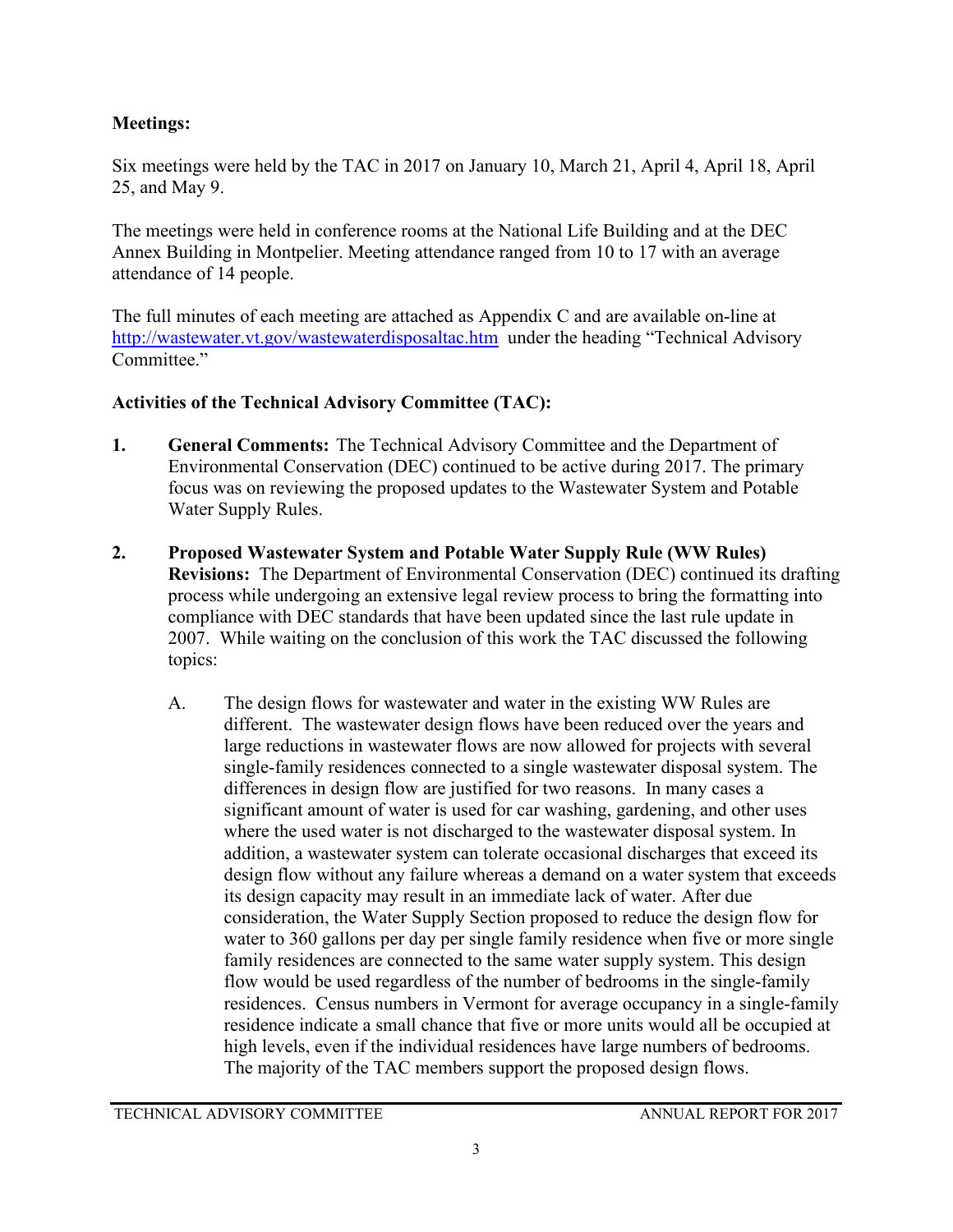- B. The TAC asked if a process could be created that would allow use of some Innovative/Alternative (I/A) technologies without needing a site-specific approval for that use. There are some passive technologies with well proven performance that have design manuals which when used in conjunction with the design requirements in the WW Rules do not require a site-specific evaluation. When, in addition, the technology does not require any inspection or maintenance, the additional cost of a site-specific approval is not justified. The DEC agrees with this and will work to eliminate the need for the separate I/A approval.
- C. The TAC asked about adding advanced treatment systems to existing systems to extend their life without doing a full upgrade such as adding pressure distribution. One question is if such an addition should require a permit. Another is whether there are any minimum site conditions, such as separation to the seasonal high water table or to a water source, that should be met. The TAC supports the issuance of a permit with appropriate conditions. After reviewing an application for a specific technology, the DEC decided that a permit would be required and that the existing wastewater system would be required to meet the technical standards in the WW Rules.
- D. The accessibility of permitting information online was discussed. The Regional Office information, particularly with the new requirement for electronic applications, seems to be readily available for public viewing. The information from towns that have received delegation authority is not posted on the same web site and is sometimes hard to locate. The TAC suggested that town information be added to the DEC site.
- E. One member of the TAC noted that the Department of Public Safety had updated the Plumbing Rules. The update appeared to create a conflict with the WW Rules in that the updated plumbing rules required a design by a Professional Engineer for any sprinkler system. The existing WW Rules allow for a Class B Licensed Designer, with the water system design certification, to design a water system with up to two sprinkler heads. The DEC contacted the Department of Public Safety and the existing approach for Class B Licensed Designers is still acceptable under the updated Plumbing Rules.
- F. The DEC reviewed a portion of the WW Rules related to reuse of an existing wastewater disposal system for a new use. Connection of an existing system to a building on another lot that will serve a new use is only allowed when the system is compliant with the current WW Rules. The language in the draft WW Rules has been improved to make this clear.
- G. The TAC discussed possible rule changes that would require proposed water and wastewater systems to be located on a lot so that isolation distances do not extend onto neighboring property when possible. This topic has been discussed several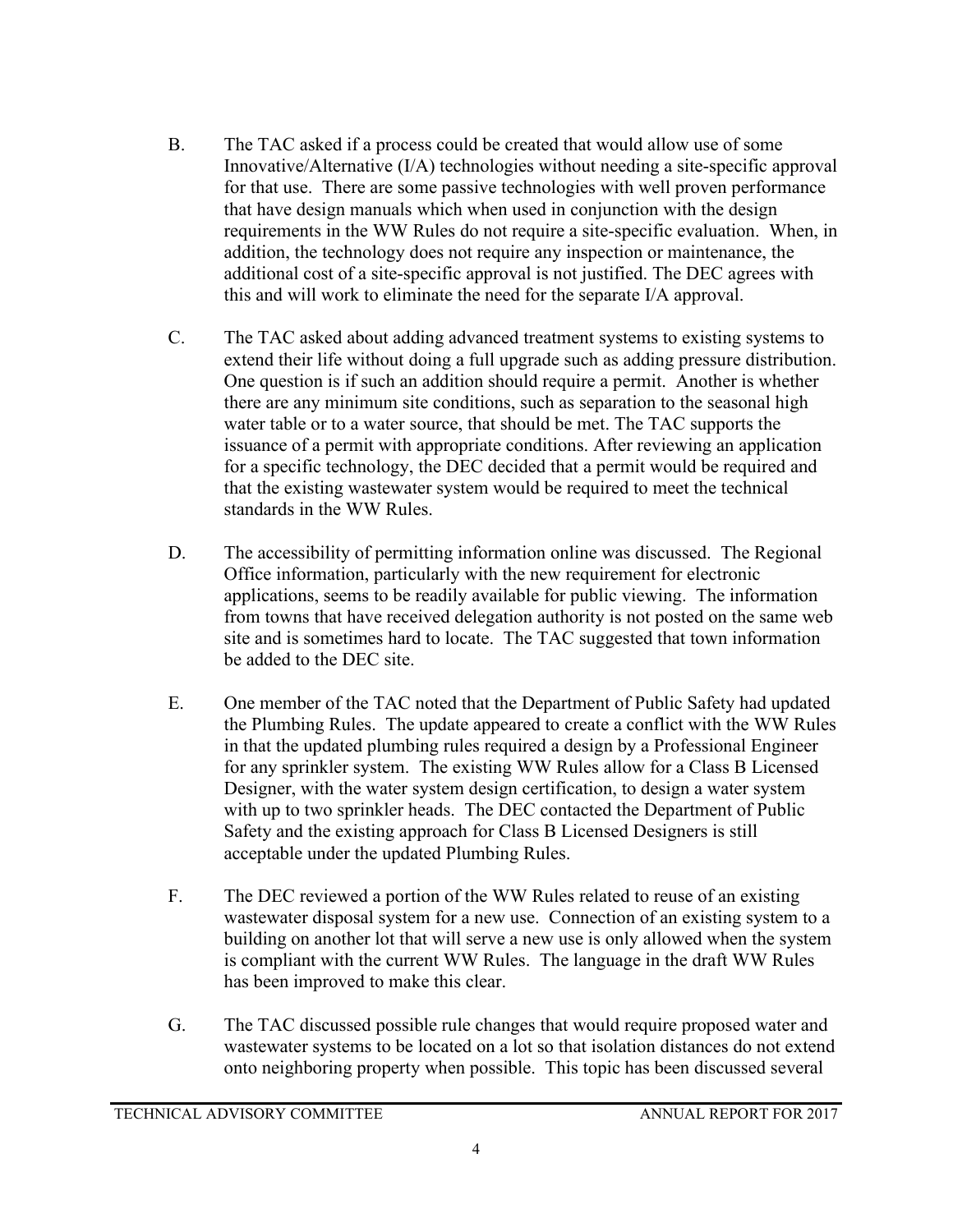times since the Vermont Legislation passed a requirement that any neighboring landowner be notified if a project subject to the WW Rules will be approved with isolation distances that extend onto adjacent property. A simple Rule change requiring that isolation distances remain on a property whenever possible leads to a question of whether the cost of keeping the isolation distances on the lot is justified. For example, would it be reasonable to require construction of a \$50,000 road to move a well drilling machine to a location that would reduce the distance the isolation distance extends onto a neighboring lot. Several members of the TAC said that designers already work hard to avoid having isolation distances extend onto neighboring lots because it reduces conflicts between neighbors.

The potential for an adverse impact on a neighboring lot has existed since the State of Vermont first started regulating the installation of water and wastewater systems. In most cases, the neighboring properties suffer no adverse or only minimal adverse impacts. The question becomes whether a person with a current proposal for construction should be denied because an adjacent property owner wants to reserve a right for future construction that may never occur. Currently the Vermont Legislature requires a notification whenever an isolation distance extends onto neighboring property but does not provide any authority for the DEC to deny an application based on a neighboring landowner's objection.

- H. The DEC is working on eliminating the jurisdictional overlap between the WW Rules, the Indirect Discharge Rules, and the Underground Injection Control Program. Some small on-farm discharges, such as those from small cheese making operations, are currently proposed to be regulated by the Vermont Department of Agriculture and will not be subject to DEC WW Rules. Wastewater discharges subject to the Underground Injection Control Rules are proposed to not be exempt simply because they are discharged as compatible wastewater into systems regulated under the WW Rules. These changes if adopted will provide better tracking information on the types and location of wastewater discharges subject to the various rules.
- I. The permitting of more than one well per property was discussed. The current WW Rules assume that the isolation zone will be protected for only one well per use on the lot unless more than one well is required to provide the minimum amount of water needed for the project. The goal of limiting protected isolation zones to only one well is because the establishment of protective isolation zones around a well can impose restrictions on neighboring properties if the isolation distances extend onto neighboring lots. Groundwater is a shared resource, recently declared as being subject to the public trust laws, and permitting additional wells with isolation distances extending onto neighboring lots when the additional water is not required for the project is not good policy. This concept is included in the exemption in the current rules that allows for replacement of a water supply that serves only one single family residence on its own lot without obtaining a permit.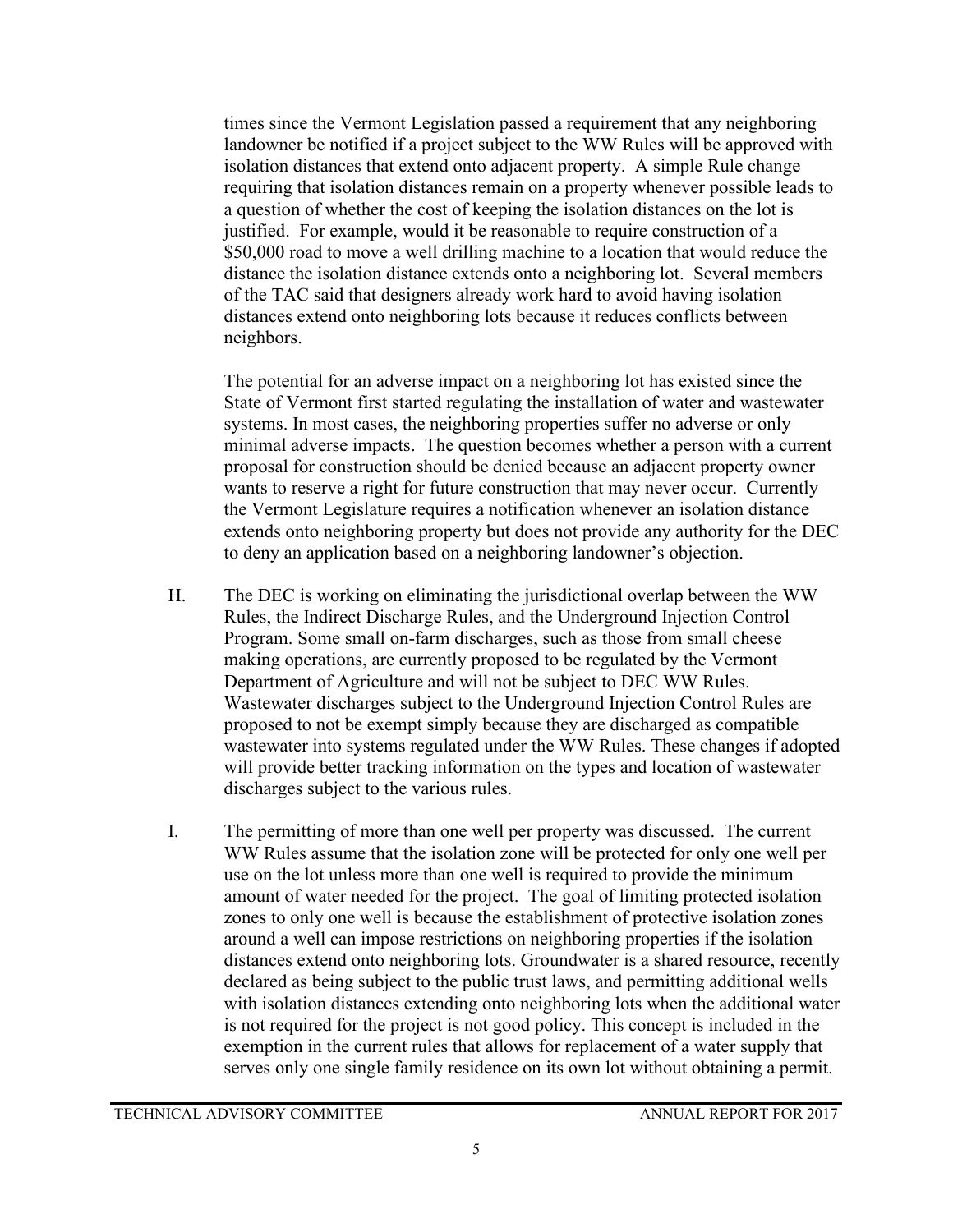When a replacement water supply is constructed under this exemption the existing water supply must be abandoned. The isolation zone for the replacement well will be protected but the isolation zone for the previous well will no longer be protected.

- J. The issue of wastewater strength was discussed. The wastewater system failure rate for commercial operations appears to be related to the strength of the wastewater that is discharged. Restaurants, slaughter houses, stores with large deli and food preparation operations, convenience stores, bakeries, and other similar operations often have high strength wastewater with Biological Oxygen Demand, (BOD), fats, oils, and grease (FOG), and Total Suspended Solids (TSS) at rates much higher than residential use. The TAC discussed the balance between very prescriptive approaches and assigning the responsibility to the Licensed Designer and the applicant. The DEC will propose requirements in the draft rules making the Licensed Designer responsible for determining wastewater strength and for designing a disposal system that either uses advanced treatment prior to discharge or increases the size of the disposal system.
- K. The TAC briefly discussed septic tank sizing. Members noted that many states have increased the minimum size of tanks in relation to the design flow and that use of two compartment tanks is often recommended or required. The TAC agreed that the WW Rules should require that any septic tank receiving pumped wastewater should be increased in size with a recommendation for use of a twocompartment tank.
- L. The TAC noted that the WW Rules should be specific about where isolation distances are measured from when dealing with mound systems. The group said that the distance should be determined using the minimum required basal area under the mound. The isolation distance tables and associated diagram in the draft rules should clearly indicate the measurement locations.
- M. The TAC discussed the requirement than a minimum of 12" of mound sand be used under the crushed stone. In some cases, the required separation from the seasonal high water table would be met with less than 12" of sand. The group decided that because the sand is placed over an area that has been plowed and where the depth of the furrows can vary significantly, the 12" minimum should be retained.
- N. The question of whether a bottomless sand filter application should require that a replacement area also be shown was discussed. Bottomless sand filters share the mound concept of providing some treatment in the sand between the crushed stone and the naturally occurring soil beneath the system. Both then rely on the naturally occurring soil to transmit the wastewater away from the system. The WW Rules do not require a replacement area for a mound system. The DEC has proposed that bottomless sand filters be approved for new construction but is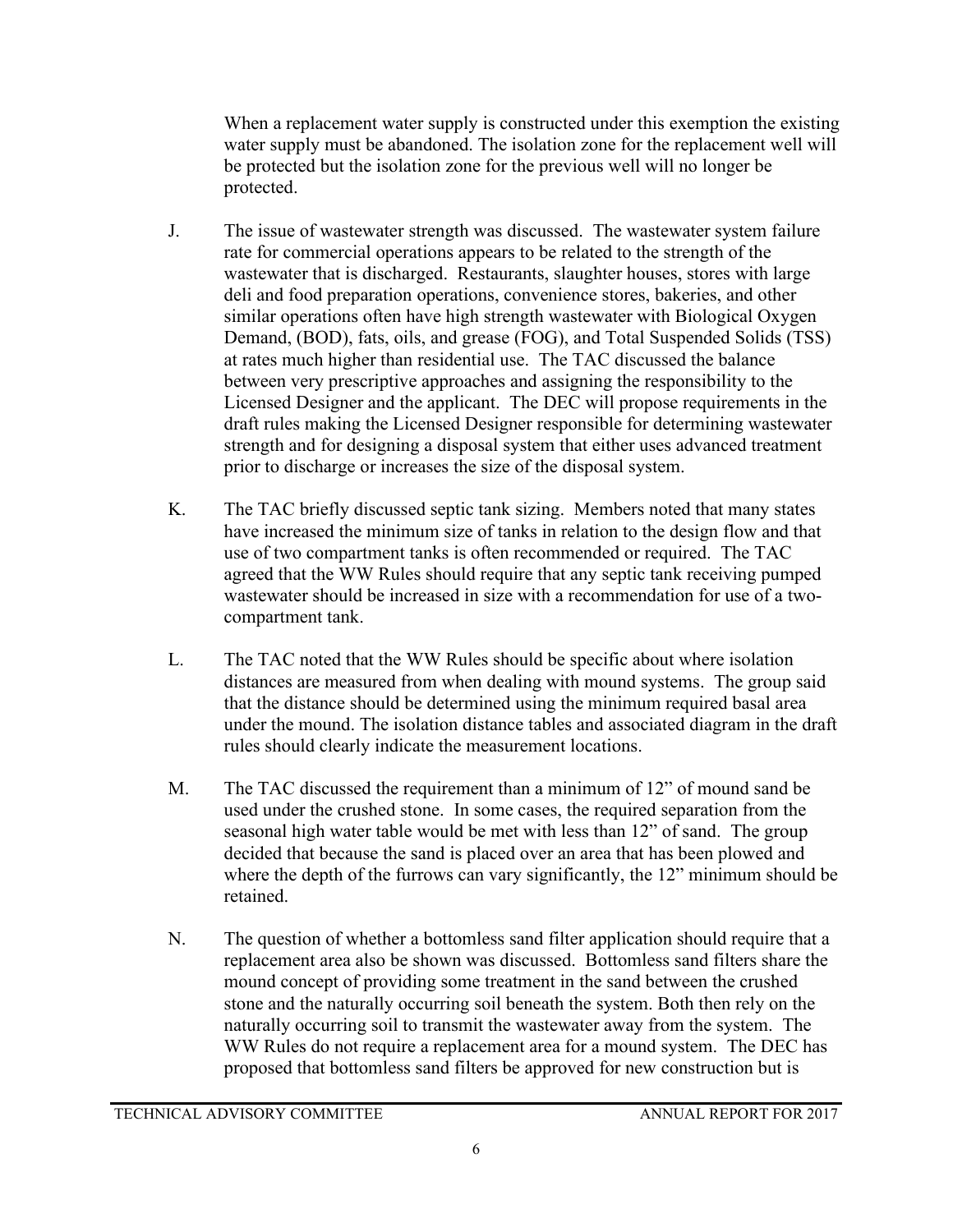concerned that there is much less safety margin in comparison to a mound system. A mound system has a large amount of sand in the toes along the edges of the system that can compensate for errors in the soil and site evaluation. One suggestion was that the replacement area be dropped if the bottomless sand filter was dosed with pretreated effluent. The second suggestion was to eliminate the replacement area if the calculated induced water table was 12" or more below the surface of the native soil. These approaches would decrease the chance that a bottomless sand filter would fail within the sand filter itself but would not decrease the hydraulic loading of the naturally occurring soil under the system which is the main DEC concern.

- O. Current approvals of I/A systems require that inspections of the system be made by Licensed Designers at least once per year. There is a question of whether the use of a Licensed Designer should be required or if a system maintenance specialist should be allowed to do the inspection. The DEC is concerned that a system maintenance specialist may be too focused on the technology used in the I/A system and not familiar with the site evaluation process that should be part of a determination that the whole wastewater disposal system is functioning properly. If both a Licensed Designer and a system maintenance specialist inspects the system, the cost to the landowner may be excessive.
- P. The Drinking Water Section of the DEC discussed their proposal to change the requirements for a pump test to determine the long-term yield of a well that will serve a public water supply. The proposal is to reduce the threshold from 5 GPM to 2 GPM. The TAC asked if the current threshold resulted in many water systems that fail to meet the design requirements. The Drinking Water Section responded that there have been problem systems, particularly when existing systems try to expand their capacity. The TAC recommends that the existing 5 GPM threshold be retained for Potable Water Systems.
- Q. The TAC discussed if testing for radium should be a requirement if gross alpha is tested. The usual response if a significant level of gross alpha is found is to install a water softener which removes radium as part of its treatment process. One concern is that starting with gross alpha levels and then subtracting a subcomponent such as uranium, is a mathematical approach that requires assumptions when converting from pico-curries of gross alpha to micrograms of uranium. The Vermont Health Department said that even when gross alpha is less than the drinking water standard the level of other radioactive contaminants can be of concern and therefore testing for radium is recommended.
- R. The establishment of a primary drinking water standard for manganese was also discussed. The DEC Drinking Water Section said that testing for manganese is important for public water systems when certain water treatment methods are used that could result in harmful by products. Otherwise, manganese is more of an aesthetic issue when it stains clothes and plumbing fixtures. Currently there is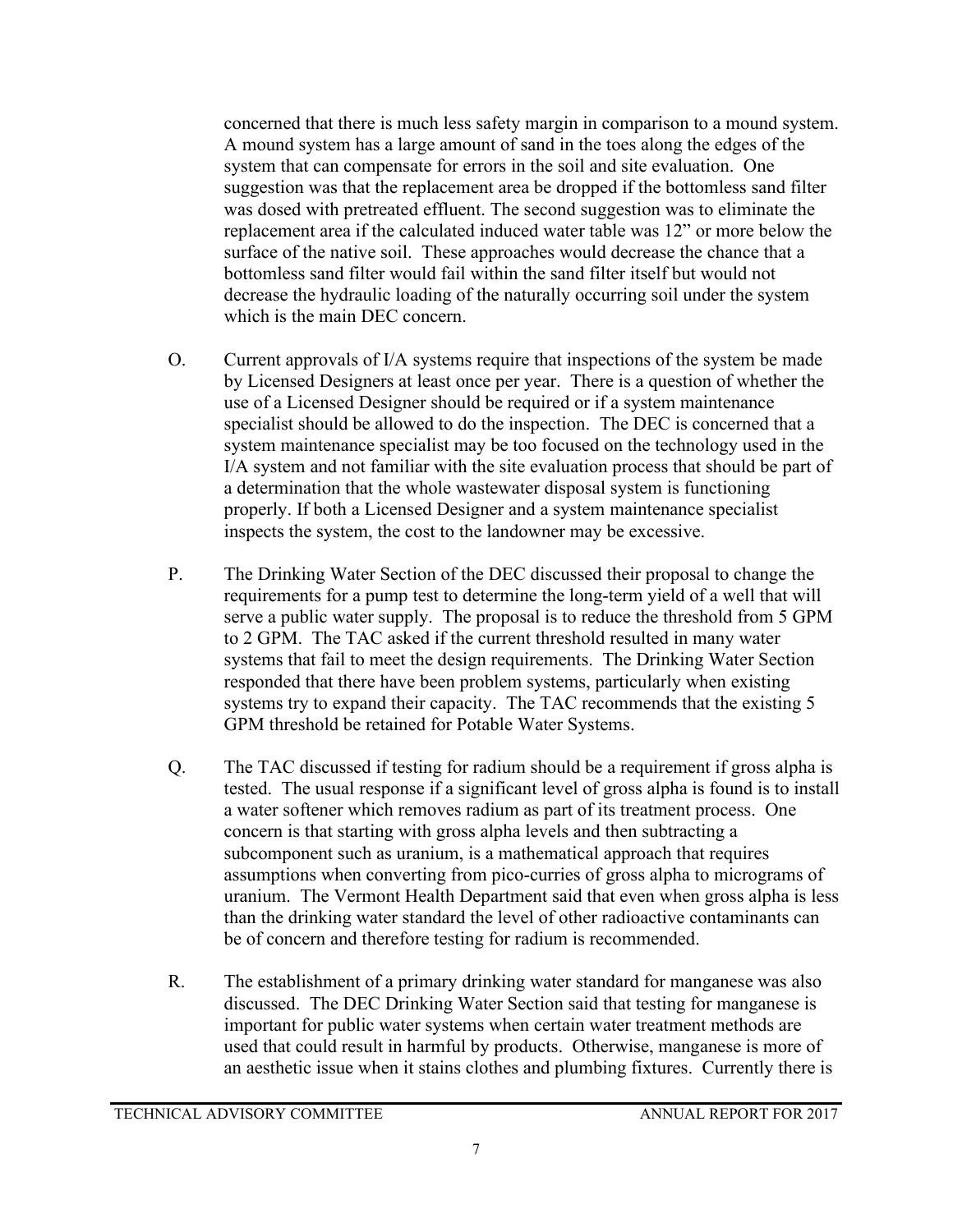a secondary standard to deal with this issue. Adding a primary standard for Potable Water Supplies is not required.

- S. The specifications for well drilling casing materials were discussed. The WW Rules will propose reference industry standards for well casing and will propose a specification for 7" casing that is not currently included in the industry standards.
- T. The requirements for conversion of single family residences from seasonal use to year-round use were discussed. The current WW Rules review a full site evaluation by a Licensed Designer and the design of a replacement wastewater system if the current system is not fully complying. The design of the replacement system may include variances under section 1-806 of the WW Rules except that a holding tank system cannot be used. The question was whether the replacement system must be installed immediately, or can the construction be postponed until the system fails or the landowner decides to make the upgrade. The TAC suggested that these conversions often occur at the time of sale or as part of a significant upgrade to the property. These changes usually significantly increase the value of the property. Requiring the installation of the replacement wastewater system insures that the cost of the system is included in the process and not deferred to a later date when the landowner may not have funds available to install the replacement system.
- U. On July 21, 2017, the TAC received Subchapters 1 through 8 which had received a final legal review. Rather than meeting, members provided comments and edits to be incorporated into the next draft.
- **3. Innovative/Alternative Systems:** During 2017, the DEC received re-approval requests, and reviewed and reapproved the following Innovative/Alternative systems.

| Company               | Technology           | Re-Approval Date | <b>Expiration Date</b> |
|-----------------------|----------------------|------------------|------------------------|
| Orenco Systems Inc.   | AdvanTex             | 09/28/2017       | 09/28/2019             |
|                       | AX & AX-Max          |                  |                        |
| Ecological Tanks Inc. | Aqua-Aire            | 09/28/2017       | 09/28/2019             |
|                       | Aqua-Safe            |                  |                        |
| Aquapoint. 3 LLC      | <b>Bioclere</b>      | 09/27/2017       | 09/27/2019             |
| Delta Environmental   | ECOPOD-N             | 03/30/2017       | 03/30/2019             |
| PremierTech Env.      | Ecoflo Biofilter     | 09/10/2017       | 09/10/2019             |
|                       | Ecoflo Coco Filter   |                  |                        |
| FujiClean USA         | FujiClean CE Series  | 03/09/2017       | 03/09/2019             |
| Hydro-Action          | Hydro-Action AP      | 02/22/2017       | 02/22/2019             |
|                       | <b>Series</b>        |                  |                        |
| Jet Inc.              | Jet BAT Media Series | 06/30/2017       | 06/30/2019             |
| Norweco               | Singulair Series     | 01/25/2017       | 01/25/2019             |
|                       | Hydro-Kinetic        |                  |                        |
| Eljen Corporation     | Mantis M             | 11/29/2017       | 11/29/2019             |
|                       | M5 LowPro Series     |                  |                        |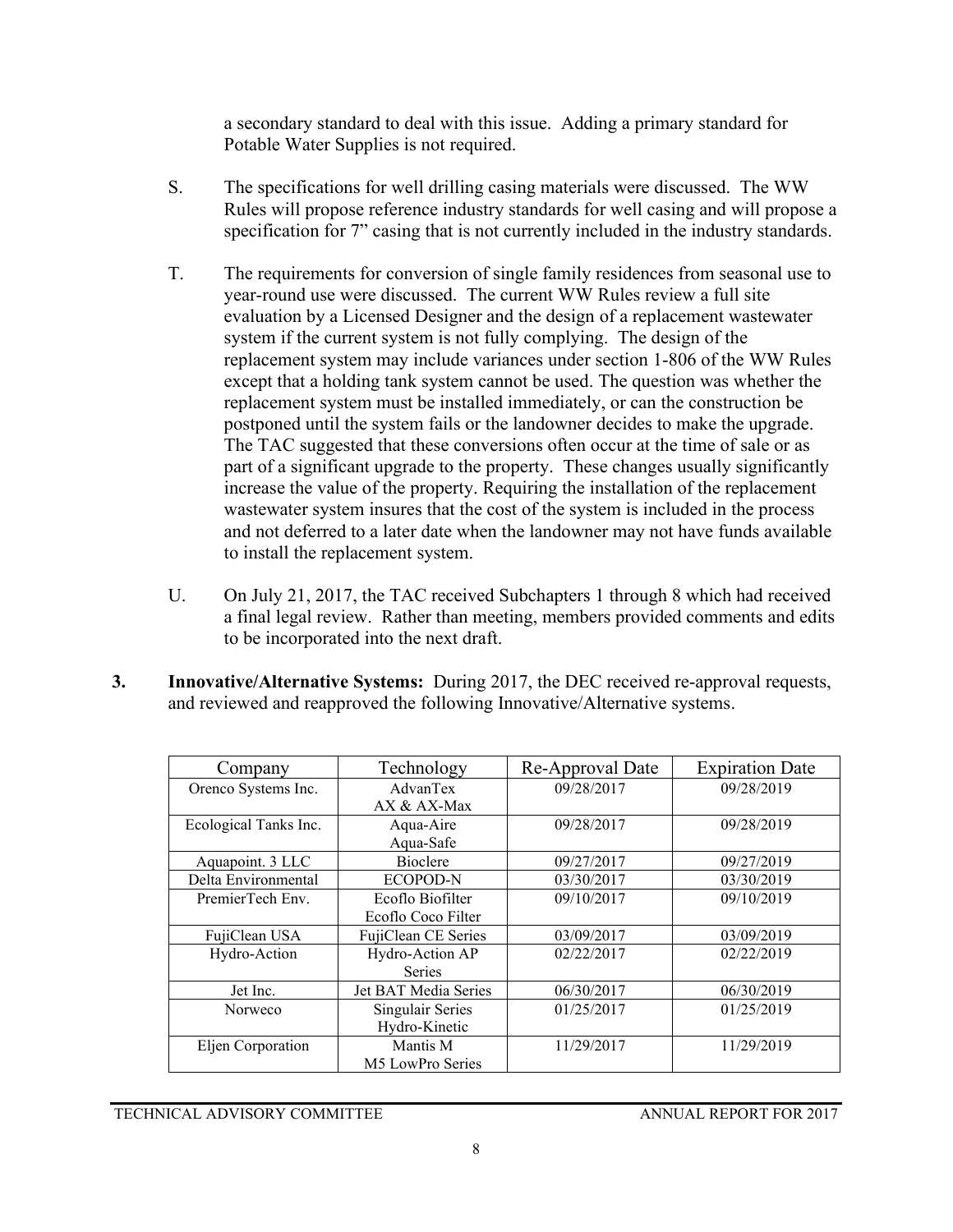| Presby Environmental | Simple Septic           | 01/23/2017 | 01/23/2019 |
|----------------------|-------------------------|------------|------------|
|                      | Enviro-Septic           |            |            |
|                      | <b>Advanced Enviro-</b> |            |            |
|                      | Septic                  |            |            |
| Aqua Test Inc.       | The NIBBLER             | 08/25/2017 | 08/25/2019 |

The DEC received one new approval application in 2017 from Island Water Technologies for the ClearPod™ drop-in, retro-fit, aeration and fixed film technology. Graham Bradley reviewed the application on behalf of the DEC and provided the TAC with a copy of this review for comments. The product has been tested at the Massachusetts Alternative Septic System Test Center (MASSTC), but not to the NSF/ANSI 40 Standard. Following communication from George Heufelder, MASSTC Director, the DEC concluded that this product does not reduce wastewater strength to 30 mg/l BOD and TSS under all the conditions required to receive full general approval with the association reductions. The TAC agreed and raised the question as to whether such retrofit technologies should be allowed to be used to extend the lifespan on non-complying "clean-slated" wastewater systems. The DEC agreed that the state could not condone the use of retrofit technologies in non-complying systems. Neverless, the State did not wish to prohibit the use of this technology in complying systems where they may be used to reduce BOD and TSS to extend the lifespan of a leachfield. Consequently, an approval was issued on January 7, 2018 which requires landowners to obtain a permit, or permit amendment, before installing the ClearPod system. The intention of this requirement is to ensure this technology is only used in complying systems.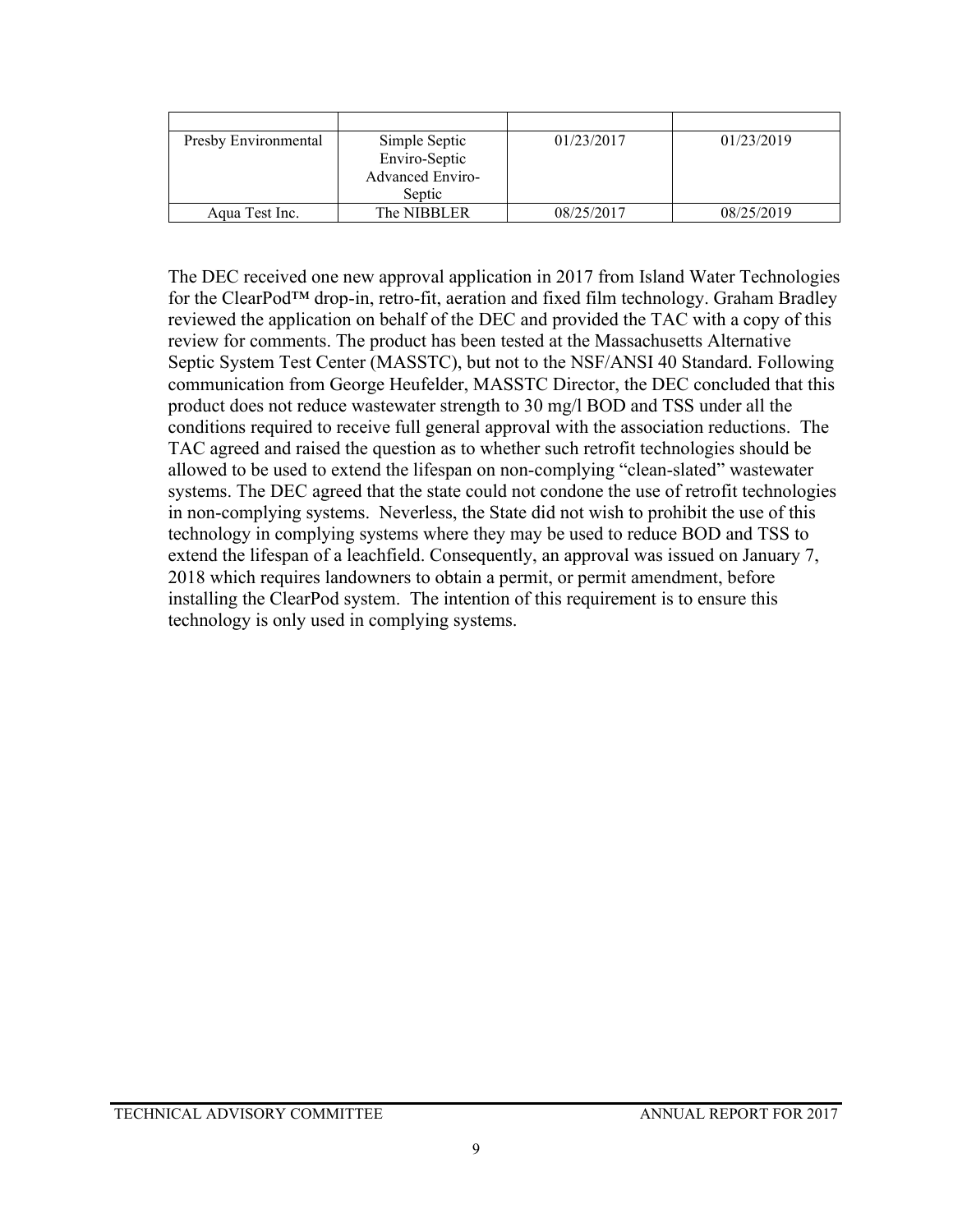### **APPENDIX A**

### **Technical Advisory Committee Members as of December 1, 2017**

Mark Bannon, P.E., Licensed Designer, AICP Bannon Engineering P.O. Box 171 Randolph, VT 05060 802-728-6500 [mark@bannonengineering.com](mailto:mark@bannonengineering.com)

John Beauchamp, MWS, CI Master Water Specialist Vermont Water Inc. 980 Colby Hill Lincoln, VT 05443 800-639-7038 [john@vermontwater.com](mailto:john@vermontwater.com)

Peter Boemig, P.E. Licensed Designer SVE Associates P.O. Box 1818 439 West River Road Brattleboro, VT 05302 802-257-0561 [pboemig@sveassoc.com](mailto:pboemig@sveassoc.com)

Grahame Bradley, PhD Hydrogeologist and Soil Geologist Department of Environmental Conservation Drinking Water and Groundwater Protection Division One National Life Drive, Main 2 Montpelier, VT 05620-3521 802-622-4129 [grahame.bradley@vermont.gov](mailto:grahame.bradley@vermont.gov)

Claude Chevalier, Licensed Well Driller Chevalier Drilling Company, Inc. P.O. Box 164 Highgate Springs, VT 05460 802-868-7709 [chevalierdrilling@comcast.net](mailto:chevalierdrilling@comcast.net)

Ernie Christianson, Regional Office Programs Manager

TECHNICAL ADVISORY COMMITTEE ANNUAL REPORT FOR 2017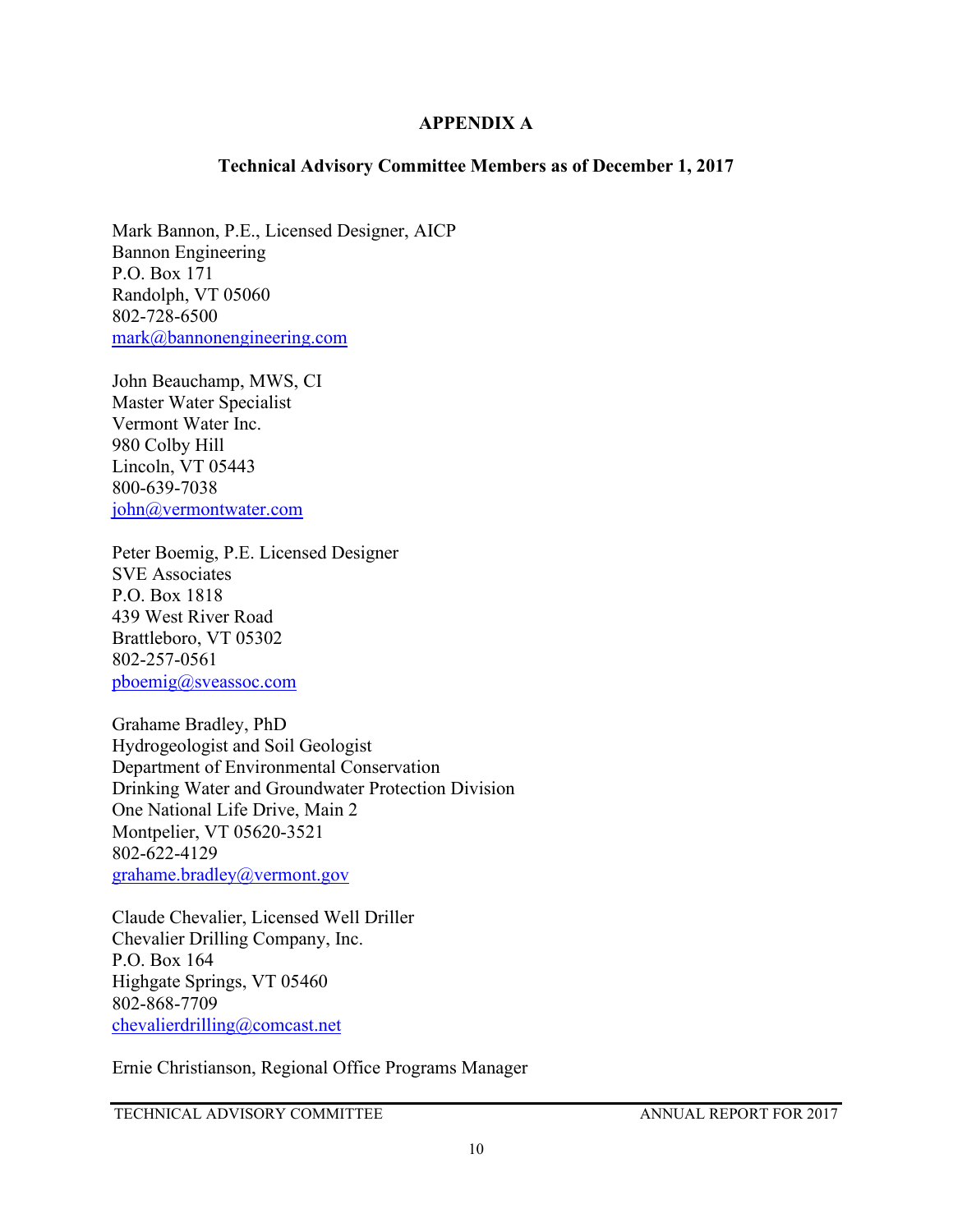Department of Environmental Conservation Drinking Water and Groundwater Protection Division One National Life Drive, Main 2 Montpelier, VT 05620-3521 802-585-4884 [ernest.christianson@vermont.gov](mailto:ernest.christianson@vermont.gov)

Mary Clark, Environmental Analyst Department of Environmental Conservation Drinking Water and Groundwater Protection Division One National Life Drive, Main 2 Montpelier, VT 05620-3521 802-585-4890 [mary.clark@vermont.gov](mailto:mary.clark@vermont.gov)

Craig Heindel, CPG Senior Hydrogeologist Waite-Heindel Environmental Management 7 Kilburn St., Suite 301 Burlington, VT 05401 802-860-9400 [cheindel@gmavt.net](mailto:cheindel@gmavt.net)

Sille Larsen Senior Environmental Health Engineer Division of Environmental Health Vermont Department of Health P.O. Box 70 108 Cherry Street Burlington, Vermont 05402-0070 802-863-7233 [sille.larsen@vermont.gov](mailto:sille.larsen@vermont.gov)

Gunner McCain, Licensed Designer, CPESC, CESSWI McCain Consulting, Inc. 93 South Main Street, Suite 1 Waterbury, VT 05676 802-244-5093 [gmccain@mccainconsulting.com](mailto:gmccain@mccainconsulting.com)

Rodney Pingree, Section Chief Drinking Water and Groundwater Protection Division Department of Environmental Conservation One National Life Drive, Main 2 Montpelier, VT 05620-3521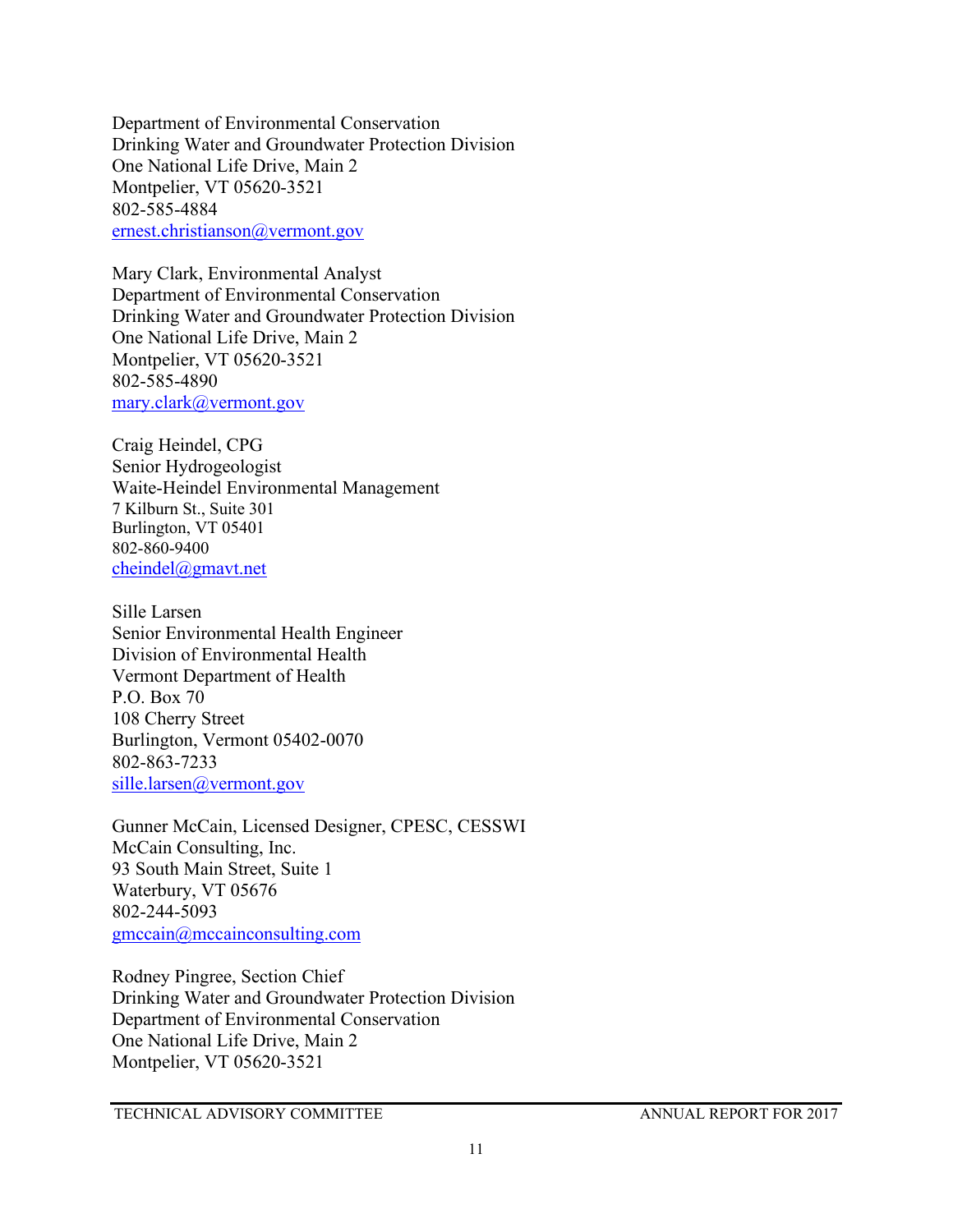802-585-4912 [rodney.pingree@vermont.gov](mailto:rodney.pingree@vermont.gov)

Stephen Revell, CPG Lincoln Applied Geology, Inc. 163 Revell Road Lincoln, VT 05443 802-453-2351 [srevell@lagvt.com](mailto:srevell@lagvt.com)

Scott Stewart, Hydrogeologist Drinking Water and Groundwater Protection Division Department of Environmental Conservation One National Life Drive, Main 2 Montpelier, VT 05620-3521 802-585-4910 [scott.stewart@state.vt.us](mailto:scott.stewart@state.vt.us)

Denise Johnson-Terk, Licensed Designer, Town Official 781 Blakely Road Colchester, VT 05446 802-264-5601 [dterk@colchestervt.gov](mailto:dterk@colchestervt.gov)

Roger Thompson, Licensed Designer 720 Vermont Route 12 Hartland, VT 05048 802-457-3898 [roger1.1@comcast.net](mailto:roger1.1@comcast.net)

Ken White Valley Artesian Well Co., Inc. P.O. Box 203 Ascutney, VT 05030 Kwhite.vaw@gmail.com

Justin Willis, Licensed Designer Willis Design Associates, Inc. P.O. Box 1001 Jericho, VT 05465-1001 802-858-9228 [willisdesignvt@comcast.net](mailto:willisdesignvt@comcast.net)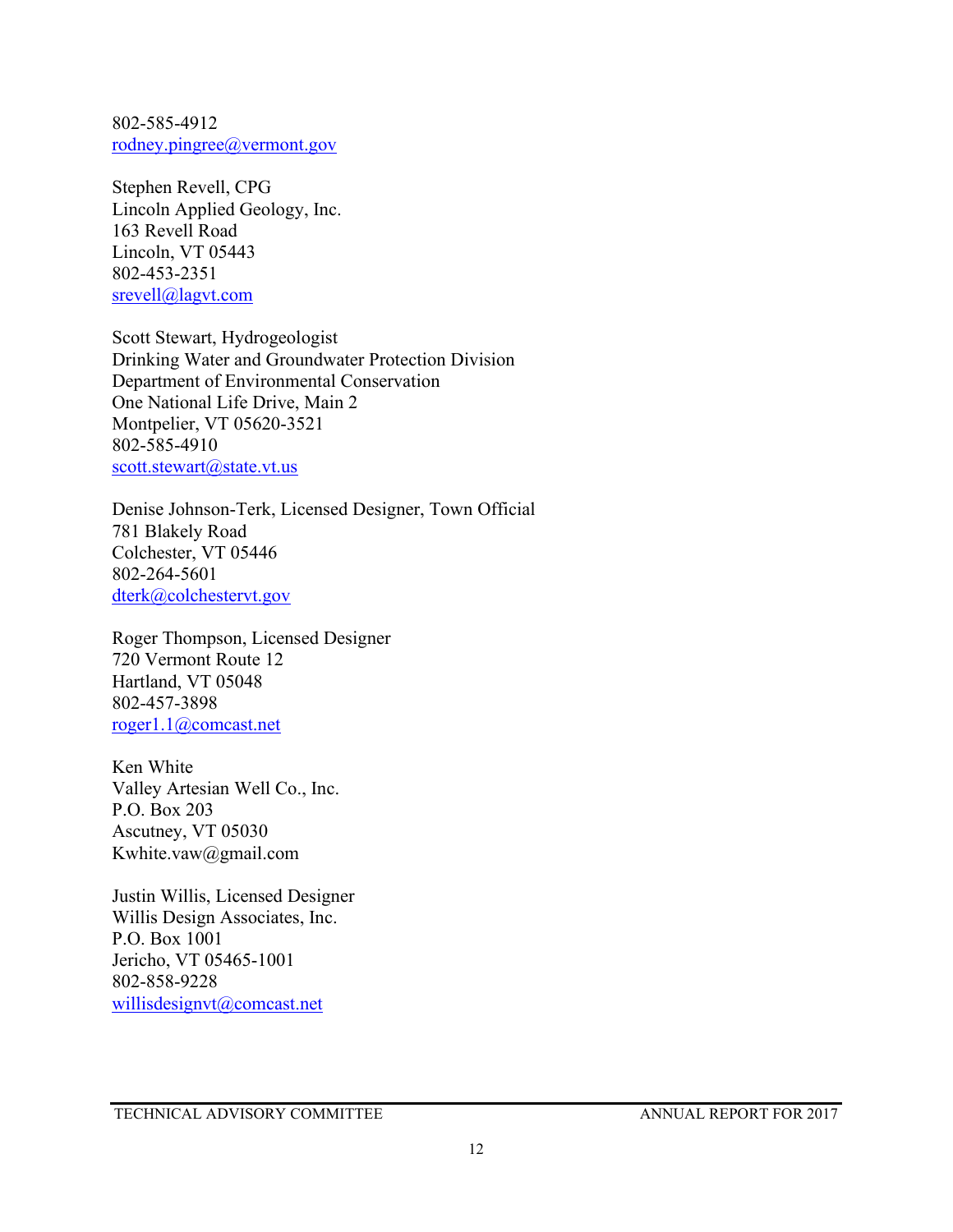### **Executive Committee**

Steve Revell, Ernest Christianson, Roger Thompson

Alternates –Claude Chevalier, Craig Heindel

### **Subcommittees:**

### **Hydrogeology**

Craig Heindel, Bill Zabiloski, Mark Bannon, Scott Stewart, Steve Revell, Mary Clark, Roger Thompson, Peter Boemig, Ernie Christianson,

### **Bottomless Sand Filters**

Peter Boemig, Mark Bannon, Mary Clark, Denise Johnson-Terk, Craig Heindel, Ernie Christianson

### **Seasonal High Water Table Monitoring**

Craig Heindel, Steve Revell, Roger Thompson, Ernie Christianson, Bill Zabiloski, Mary Clark

### **Well Driller's Reporting Form**

Rodney Pingree, Craig Heindel, Claude Chevalier, Peter Boemig, Mary Clark, Ernie Christianson

### **Surface Water Sources**

Tim Raymond, John Beauchamp, Ray Soloman, Peter Boemig, Mark Bannon, Claude Chevalier, Perry Thomas, Mark Clark, Scott Stewart, Rodney Pingree, Chris Russo, Ernie Christianson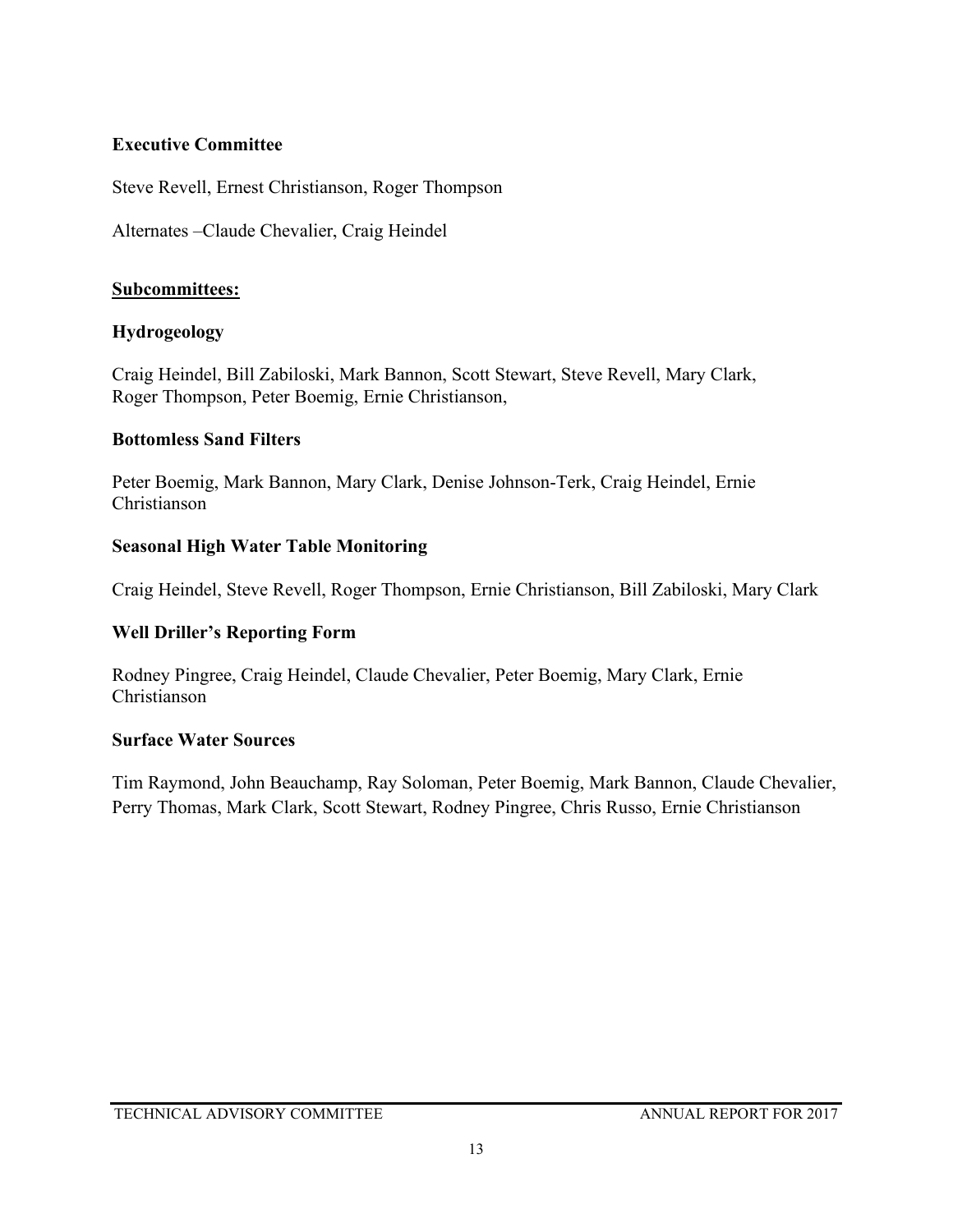## **Appendix B**

## **Compliance with Performance Standards for Regional Office Permits**

|      | $#$ of         | $#$ of Permits     | % of Permits       | Average         |
|------|----------------|--------------------|--------------------|-----------------|
|      | Permits Issued | <b>Meeting PEP</b> | <b>Meeting PEP</b> | <b>DEC</b> Days |
|      |                | <b>Standards</b>   | Standards          |                 |
| 2007 | 3746           | 3691               | 98.5%              | 16.8            |
|      |                |                    |                    |                 |
| 2008 | 3435           | 3418               | 99.5%              | 12.3            |
|      |                |                    |                    |                 |
| 2009 | 2691           | 2672               | 99.3%              | 11.8            |
|      |                |                    |                    |                 |
| 2010 | 2621           | 2600               | 99.2%              | 11.9            |
| 2011 | 2289           | 2279               | 99.6%              | 13.2            |
|      |                |                    |                    |                 |
| 2012 | 2472           | 2444               | 98.9%              | 12.7            |
|      |                |                    |                    |                 |
| 2013 | 2449           | 2400               | 98.0%              | 14.0            |
|      |                |                    |                    |                 |
| 2014 | 2503           | 2417               | 98.4%              | 12.6            |
|      |                |                    |                    |                 |
| 2015 | 2367           | 2299               | 97.1%              | 11.8            |
|      |                |                    |                    |                 |
| 2016 | 2647           | 2491               | 94.1%              | 16.2            |
| 2017 | 2253           | 2128               | 94.4%              | 16.7            |
|      |                |                    |                    |                 |
|      |                |                    |                    |                 |

### **Issued During 2007-2017**

Note: The performance standard for DEC days is 30 days for one-lot subdivisions and projects with a design flow of 500 GPD or less. The performance standard for other projects is 45 days.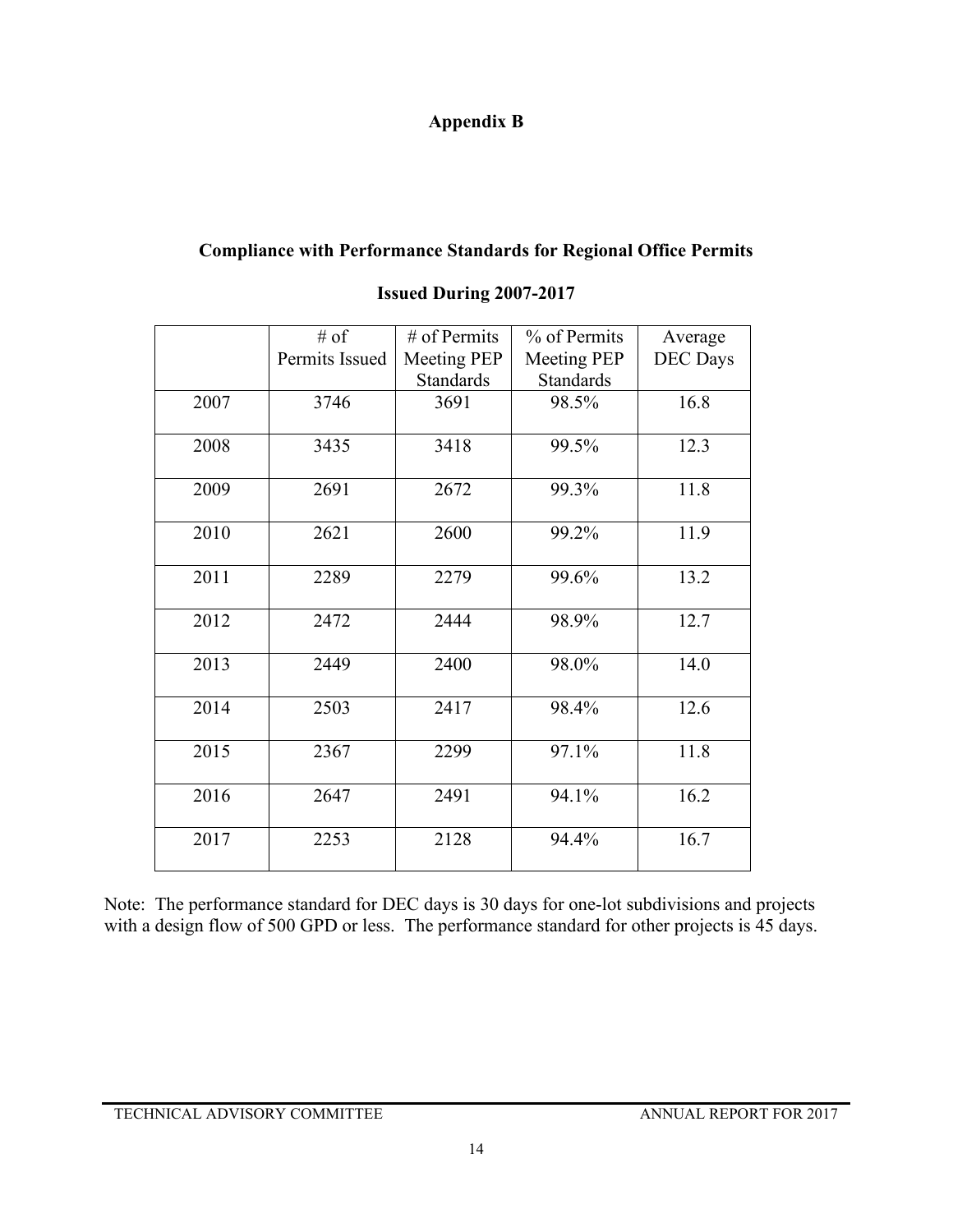## **Permit Information for 2017**

| <b>Permits Issued to Repair</b><br><b>Failed Wastewater Systems</b> | <b>Applications Denied</b> |
|---------------------------------------------------------------------|----------------------------|
| 416                                                                 | 2*                         |

\* Reasons for denials:

Denials are issued for applications that are incomplete or fail to demonstrate compliance with the Wastewater System and Potable Water Supply Rules when submitted.

## Low Income Loan Program

During calendar year 2017 the On-Site Loan Program made twelve loan awards for a total of \$231,167 in new loan commitments. Two of the twelve loans were for replacement of failed water systems; the other ten loans were for replacement of failed wastewater systems. The program has partnered with the Opportunities Credit Union to underwrite and service the loans made under this program.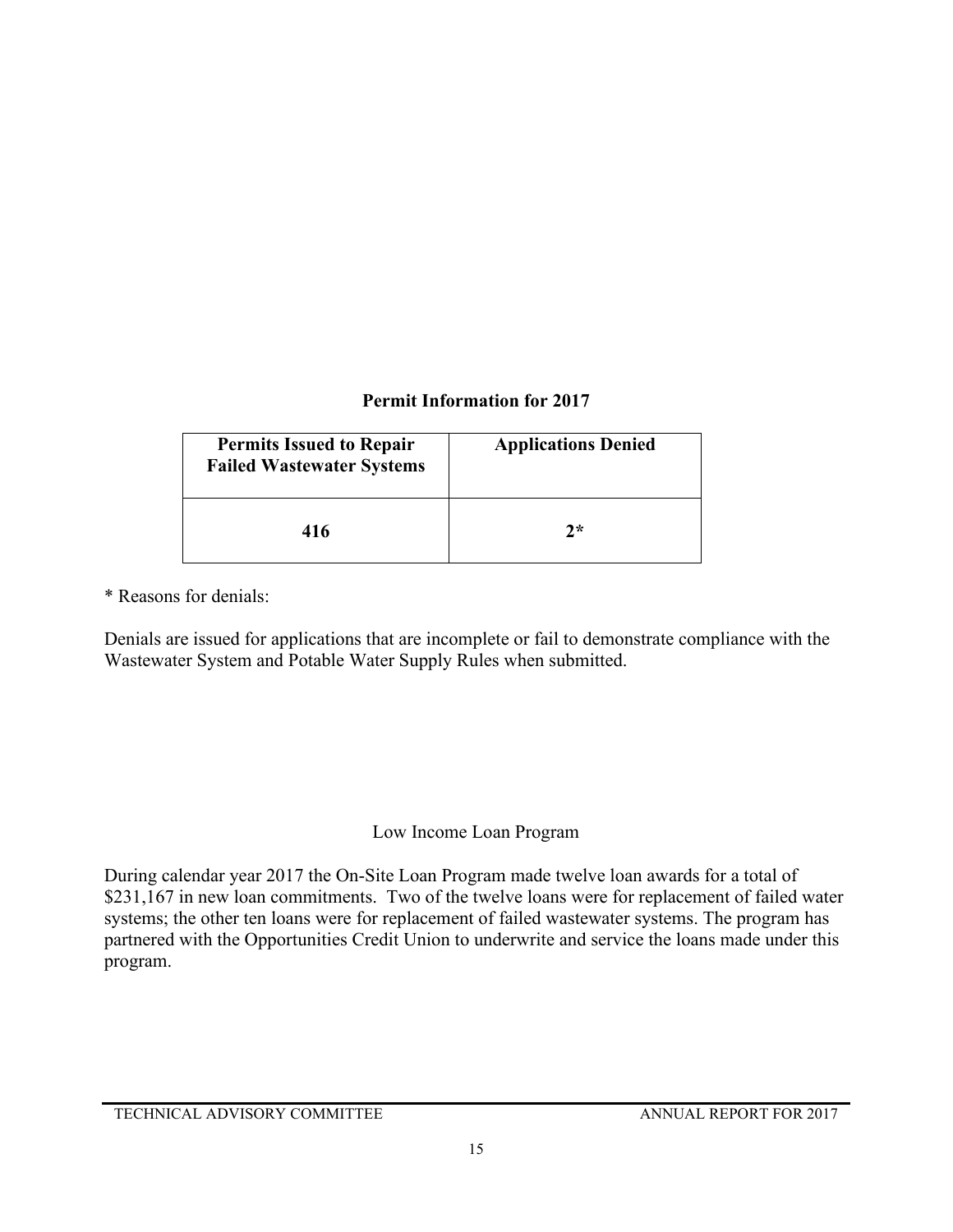## **Failed Wastewater Systems Compliance Initiative:**

Historically, it has been difficult for Regional Office staff to monitor compliance with a failed wastewater system permit condition requiring that a replacement system be installed by the permit specified date. The new Water and Waste Tracking System (WWTS) has a compliance module that allows the Department to create a compliance schedule and track the receipt of installation certifications. The permit specified project completion date is entered in a Compliance Schedule and landowners are contacted if an installation certification is not received.



In March of 2017 the first compliance outreach initiative to track compliance with project completion and submittal of an installation certification began. In March of each year compliance schedules for the previous calendar year's failed wastewater systems will be reviewed. If a system was to be installed the previous year and an installation certification date has not been entered in the compliance schedule, Regional Office staff will verify that the certification has not been received. If Certifications are not on file, letters are mailed to the landowners requesting the certification by a specified date. If there is no response to the letter, a certified Notice of Alleged Violation (NOAV) is mailed approximately 4 months after the original letter.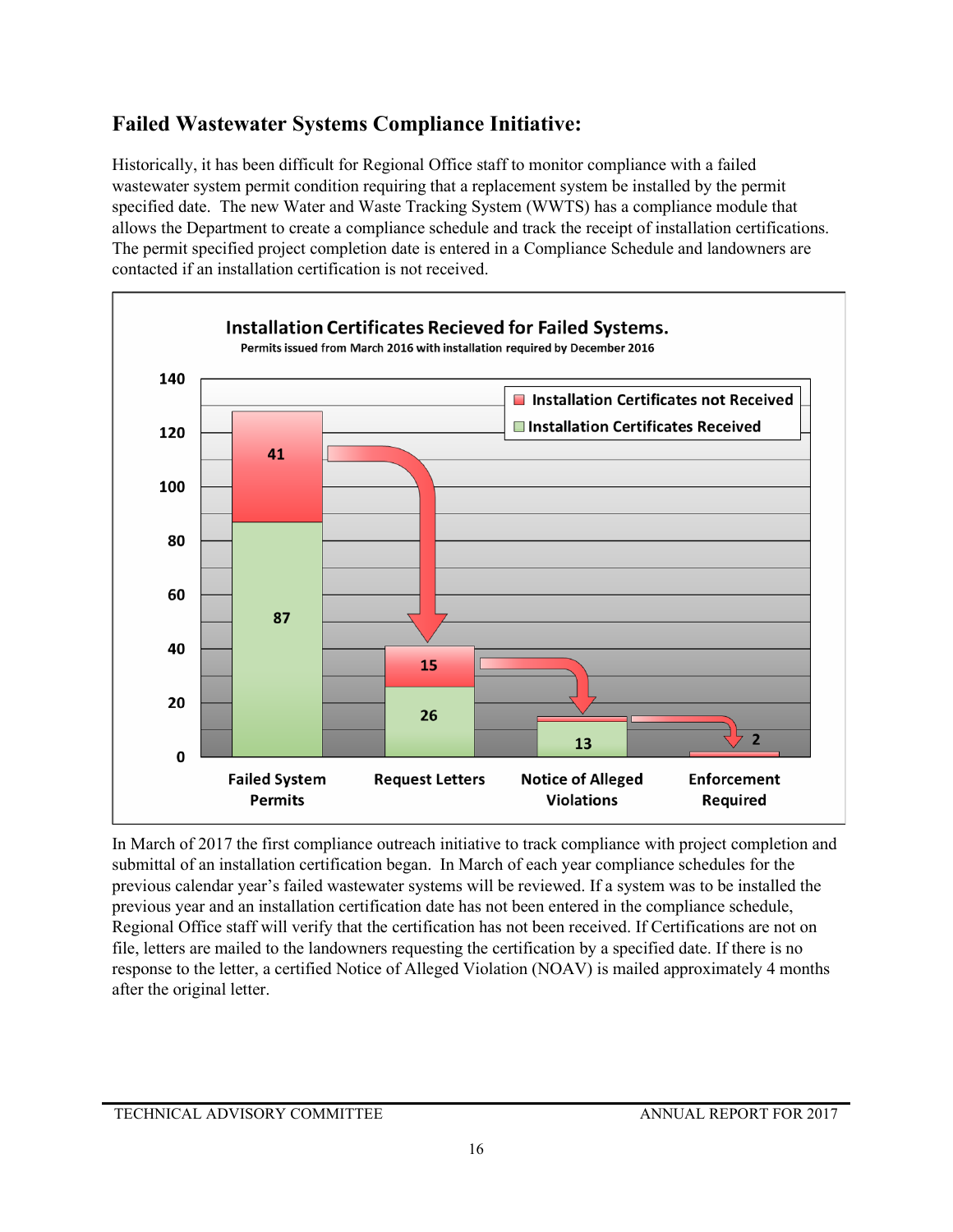Between March and December 2016, 128 permits logged into the *new* tracking system had construction completion due dates in 2016. This number does not reflect all failed systems logged in 2016 since many were entered into the old tracking system. The Department received 87 installation certifications. Letters were mailed to 41 landowners requesting the missing certification. An additional 25 certifications and one permit amendment to extend the completion due date were received. The remaining 15 systems were sent a Notice of Alleged Violation (NOAV) with a response due date of 8- 11-2017. A response was received from all but two system owners. Assistance from the Enforcement Division is requested at this point.

An unexpected response was that 4 of the original 141 systems were later determined to not be failed. The Department's policy is to require a letter from a qualified designer identifying the minor repair that was made and certifying that the systems is not a failed system. Permits are null and void for constructing the replacement wastewater system if construction is not completed by the specified due date.

The number of failed systems compliance schedules tracked will increase significantly in future years since the 2016 data set included only the failed systems that were logged into the new tracking system. There are **322** systems that were required to be installed in 2017, compared to the 128 systems that were tracked in 2016. As of February 6, 2018; the Department has received 63% of the installation certifications that were required to be submitted in 2017.

| Year         | <b>Overall Number of I/A</b> |
|--------------|------------------------------|
|              | <b>Systems Permitted</b>     |
| 2007         | 137                          |
| 2008         | 796                          |
| 2009         | 538                          |
| 2010         | 457                          |
| 2011         | 424                          |
| 2012         | 513                          |
| 2013         | 521                          |
| 2014         | 612                          |
| 2015         | 594                          |
| 2016         | 526                          |
| 2017         | 545                          |
| <b>Total</b> | 5663                         |
|              |                              |

#### **Innovative/Alternative (I/A) Wastewater System Summary 2007 to 2017**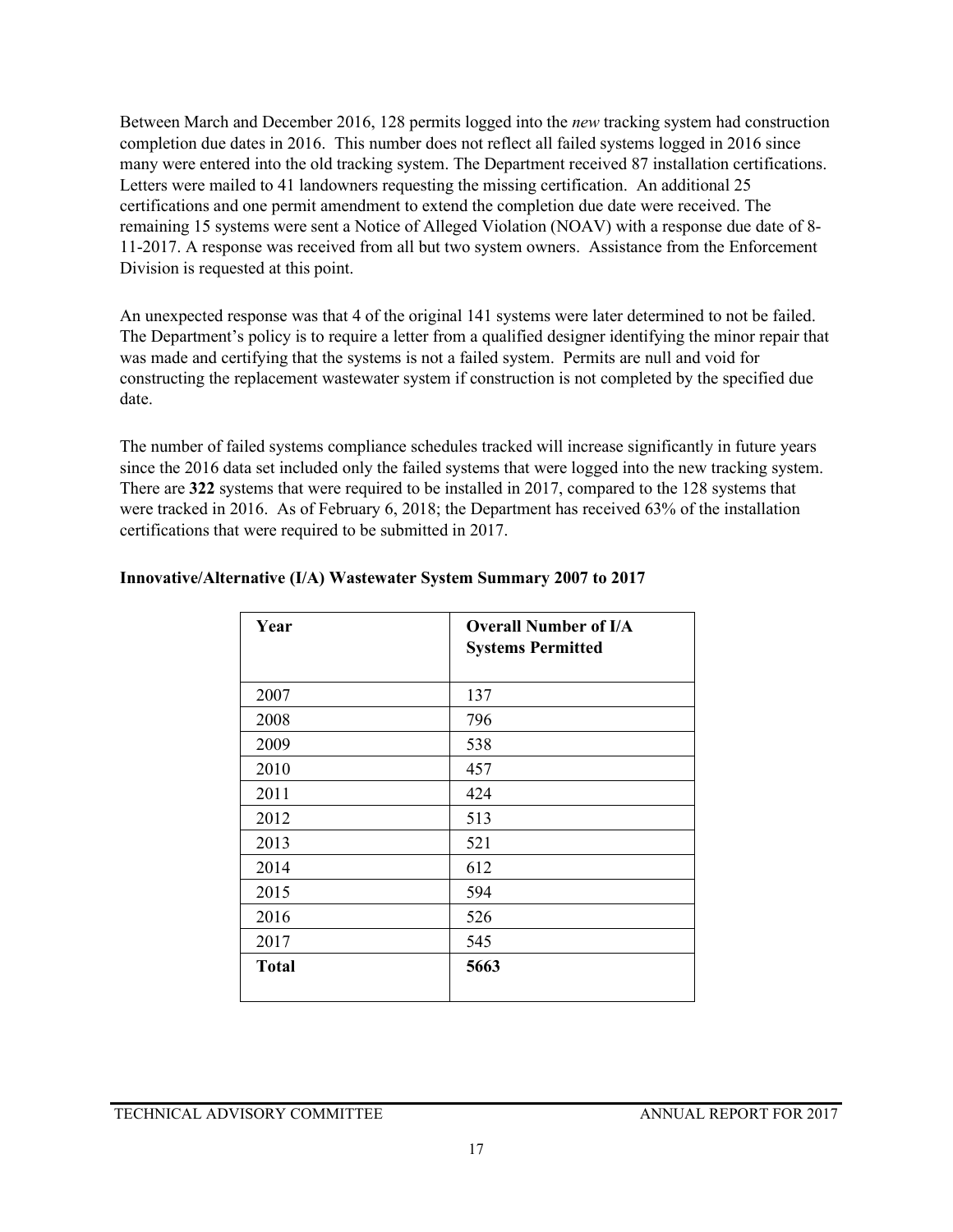| <b>I/A Manufacturer</b>                       | <b>Number of General Use I/A</b><br><b>Products Permitted</b><br>(excluding dispersal<br>products) | <b>Number of General Use I/A</b><br><b>Dispersal Products</b> |
|-----------------------------------------------|----------------------------------------------------------------------------------------------------|---------------------------------------------------------------|
| <b>Advanced Aeration Group</b>                | $\bf{0}$                                                                                           |                                                               |
| <b>Advanced OnSite Solutions</b>              | 15                                                                                                 |                                                               |
| <b>American Manufacturing</b>                 |                                                                                                    | 5                                                             |
| Anua                                          | $\boldsymbol{0}$                                                                                   |                                                               |
| <b>Aqua Test</b>                              | $\bf{0}$                                                                                           |                                                               |
| <b>Aquapoint 3</b>                            | 1                                                                                                  |                                                               |
| <b>Bio-Microbics</b>                          | $\overline{2}$                                                                                     |                                                               |
| <b>Cromaglass</b>                             | $\boldsymbol{0}$                                                                                   |                                                               |
| <b>Delta Environmental</b><br><b>Products</b> | $\overline{2}$                                                                                     |                                                               |
| <b>Ecological Tanks</b>                       | $\boldsymbol{0}$                                                                                   |                                                               |
| <b>Eljen Corp</b>                             | $\boldsymbol{0}$                                                                                   | 1                                                             |
| FujiClean                                     | $\overline{\mathbf{4}}$                                                                            |                                                               |
| <b>Hydro-Action</b>                           | $\overline{\mathbf{3}}$                                                                            |                                                               |
| <b>Infiltrator Systems</b>                    |                                                                                                    | 87                                                            |
| <b>Jet</b>                                    | 30                                                                                                 |                                                               |
| <b>Norweco</b>                                | 16                                                                                                 |                                                               |
| Orenco                                        | 44                                                                                                 |                                                               |
| <b>Premier Tech</b>                           | 21                                                                                                 |                                                               |
| <b>Presby Environmental</b>                   |                                                                                                    | 296                                                           |
| <b>SeptiTech</b>                              | 1                                                                                                  |                                                               |
| <b>Pilot Use Systems</b>                      | $\bf{0}$                                                                                           |                                                               |
| <b>Experimental Use Systems</b>               | $\boldsymbol{0}$                                                                                   |                                                               |
| <b>Total</b>                                  | 156                                                                                                | 389                                                           |

## **Innovative/Alternative Permits in 2017**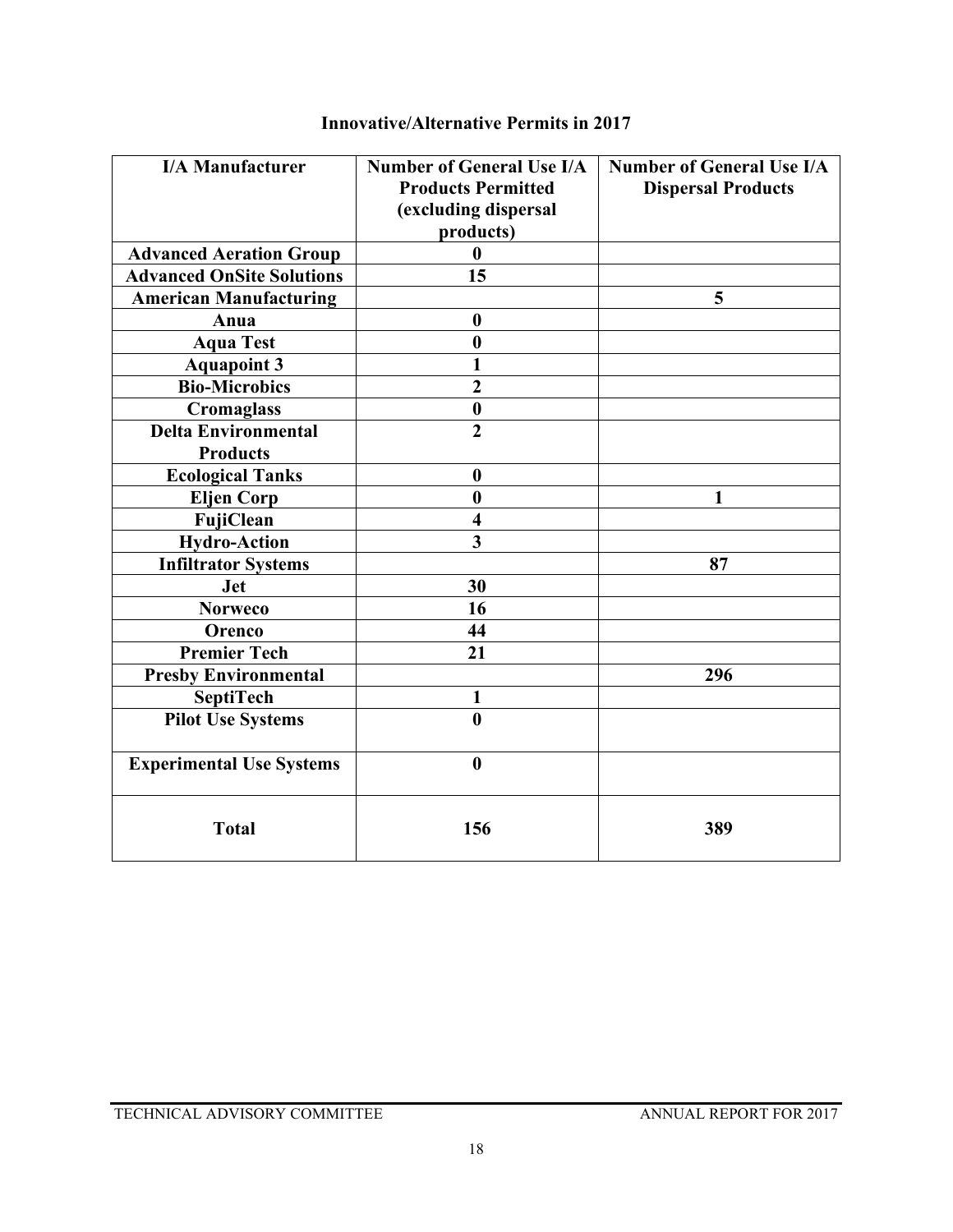| Year | <b>I/A Reports Received</b> |
|------|-----------------------------|
| 2012 | 52                          |
| 2013 | 693                         |
| 2014 | 891                         |
| 2015 | 914                         |
| 2016 | 960                         |
| 2017 | 1040                        |

### **Innovative/Alternative (I/A) System Inspection Reports Received An Approved System Requires an Inspection Each Year**

## **Licensed Designer Program Education Opportunities**

|      | <b>DEC</b> Sponsored<br><b>Training</b> |                  | <b>DEC</b><br><b>Endorsed</b><br><b>Soil Classes</b> | <b>DEC</b><br><b>Endorsed</b><br><b>Non-Soil</b> |
|------|-----------------------------------------|------------------|------------------------------------------------------|--------------------------------------------------|
|      | <b>Classes</b>                          | <b>Attendees</b> |                                                      | <b>Classes</b>                                   |
| 2010 | 5                                       | 120              |                                                      |                                                  |
| 2011 |                                         | 110              |                                                      |                                                  |
| 2012 |                                         | $215*$           |                                                      |                                                  |
| 2013 | 12                                      | $273*$           |                                                      |                                                  |
| 2014 | 12                                      | $173*$           |                                                      |                                                  |
| 2015 | 13                                      | 222              |                                                      |                                                  |
| 2016 | 5                                       | $200*$           | 20                                                   | 36                                               |
| 2017 |                                         | $159*$           | 16                                                   | 20                                               |

\* estimated

TECHNICAL ADVISORY COMMITTEE ANNUAL REPORT FOR 2017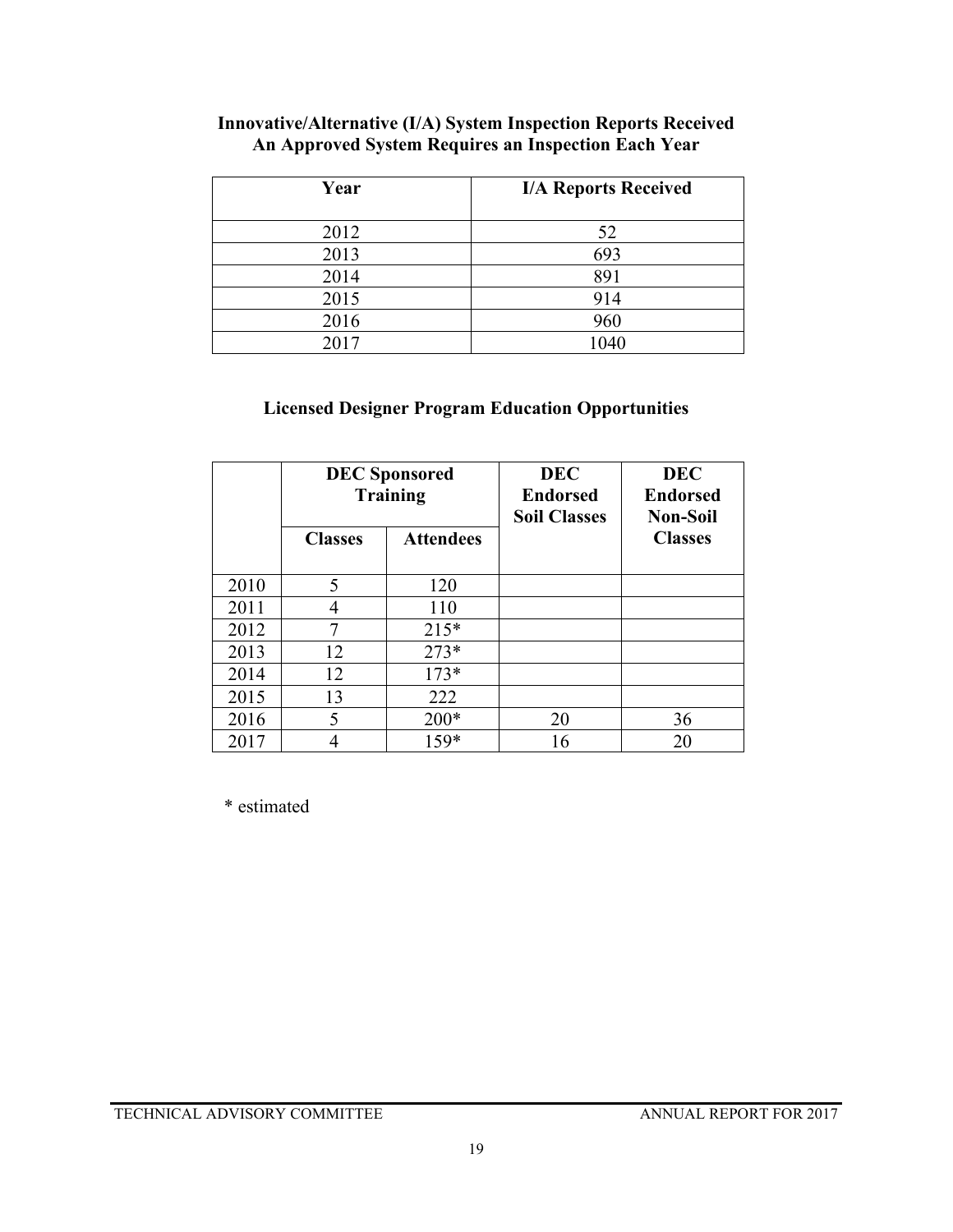## Appendix C

# Approved Minutes of the Technical Advisory Committee Meeting

January 10, 2017

| <b>Attendees:</b>          | Roger Thompson                                     |          | <b>Rodney Pingree</b>              |  |
|----------------------------|----------------------------------------------------|----------|------------------------------------|--|
|                            | Bryan Redmond                                      |          | Ernest Christianson                |  |
|                            | Sarah Vose                                         |          | Claude Chevalier                   |  |
|                            | Justin Willis                                      |          | Denise Johnson-Terk                |  |
|                            | John Beauchamp                                     |          | <b>Scott Stewart</b>               |  |
|                            | <b>Steve Revell</b><br>Gunner McCain<br>Mary Clark |          | Mark Bannon                        |  |
|                            |                                                    |          | Peter Boemig                       |  |
|                            |                                                    |          | Sille Larsen                       |  |
|                            | Craig Heindel                                      |          |                                    |  |
| <b>Scheduled meetings:</b> |                                                    |          |                                    |  |
| March 14, 2017             |                                                    | $1-4$ PM | Winooski Rm. at National Life Bld. |  |

# **Minutes:**

The draft minutes of the December 20, 2016 meeting were approved.

## **New Staff:**

Ernie announced that John Grahame Bradley will be joining the Regional Office Program. He will be located in the central office doing soil and hydrogeologic work.

April 4, 2017 1-4 PM Winooski Rm. at National Life Bld.

## **Groundwater Testing Recommendations:**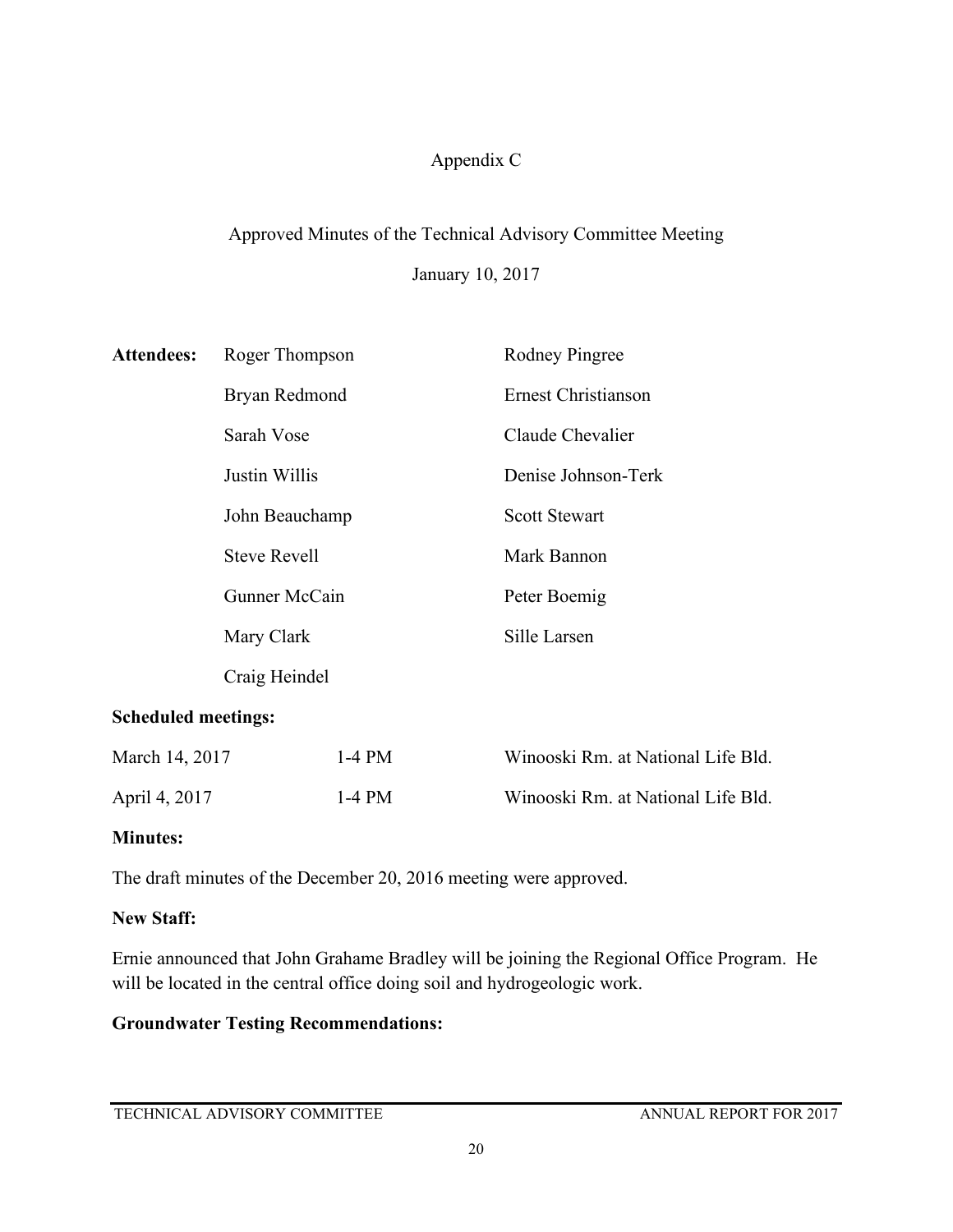Ernie circulated an updated draft of the Technical Advisory Committee (TAC) recommendations on groundwater testing by e-mail prior to the meeting. The TAC recommendations will be submitted to the Department of Environmental Conservation as required by previous action of the Vermont Legislature. The Vermont Legislature is considering whether or not to adopt a requirement that the water quality of all new groundwater sources be tested prior to use.

Ernie noted that his latest revisions included:

- 1. removing all references to the cost of testing because these may be changed periodically by the Vermont Department of Health;
- 2. moving all of section #4 of the draft to the appendix;
- 3. removing a section referring to the existing exemption in the Rules for single-family residences because that is already mentioned in the draft recommendations, and in fact, would be the only change if the Legislature imposes a testing requirement because all other sources are already being tested;
- 4. moving some language from the Opinion B section up into the discussion section; and
- 5. removing some language about the occurrence of cancer in Vermont because it included statistics about cancers not related to the consumption of groundwater.

Other discussion included:

- 1. existing information about areas in Vermont known to have naturally occurring groundwater contamination from radon, uranium, radium, and arsenic. Additional water quality testing may better define the areas that need extra attention;
- 2. removing comments about when to collect a water sample because there is no scientifically based single time that is ideal. The water quality may vary from when the source is first constructed because the water flow under pumping conditions may draw water of a different quality to the source.
- 3. adding comments about how a new requirement might affect title reviews. Will attorneys doing title reviews need to determine if a new source has been constructed and properly tested? Under the current Rules, replacement sources for a single family residence on its own lot is exempt from permitting requirements so checking State records for permits would not be sufficient;
- 4. adding a comment #9 to the Opinion A section stating support for the State Data Base of water testing results; and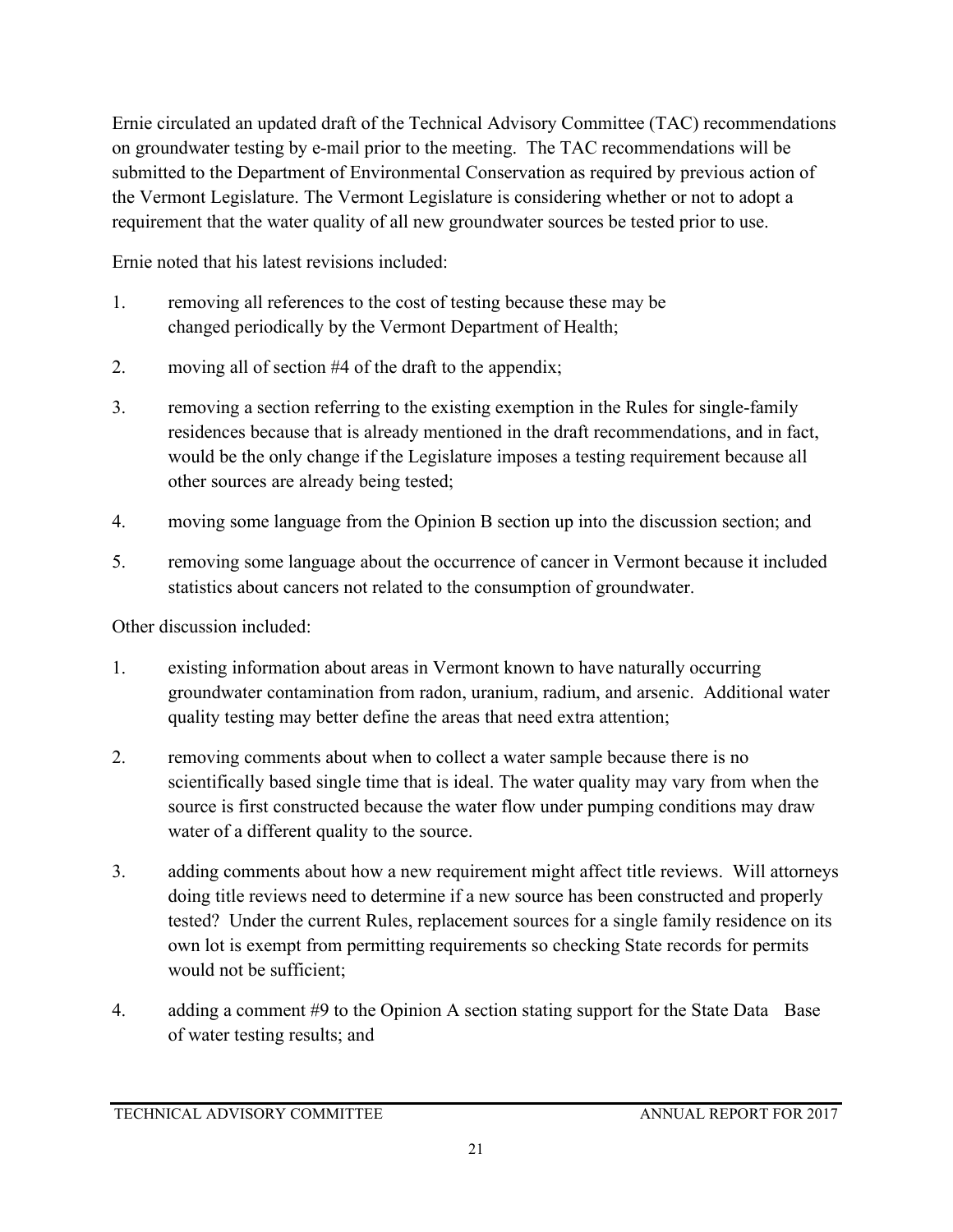5. adding language that notes water quality testing without a requirement that water treatment systems be installed when needed, will not ensure that safe water will be consumed.

-----------------------------------------------------------------------------------------------------

**Executive Committee:** Steve Revell, Ernest Christianson, Roger Thompson Alternates – Claude Chevalier, Craig Heindel

#### **Subcommittees:**

#### **Hydrogeology**

Craig Heindel, Bill Zabiloski, Mark Bannon, Scott Stewart, Steve Revell, Mary Clark, Roger Thompson, Peter Boemig, Ernie Christianson

#### **Bottomless Sand Filters**

Peter Boemig, Mark Bannon, Mary Clark, Denise Johnson-Terk, Craig Heindel, Ernie Christianson

#### **Seasonal High Water Table Monitoring**

Craig Heindel, Steve Revell, Roger Thompson, Ernie Christianson, Bill Zabiloski, Mary Clark

#### **Well Driller's Reporting Form**

Rodney Pingree, Craig Heindel, Claude Chevalier, Peter Boemig, Mary Clark, Ernie Christianson

#### **Surface Water Sources**

Tim Raymond, John Beauchamp, Ray Soloman, Peter Boemig, Mark Bannon, Claude Chevalier, Perry Thomas, Mark Clark, Scott Stewart, Rodney Pingree, Chris Russo, Ernie Christianson

#### Approved Minutes of the Technical Advisory Committee Meeting

March 21, 2017

#### Attendees: Rich Wilson Roger Thompson

Diane Sherman Claude Chevalier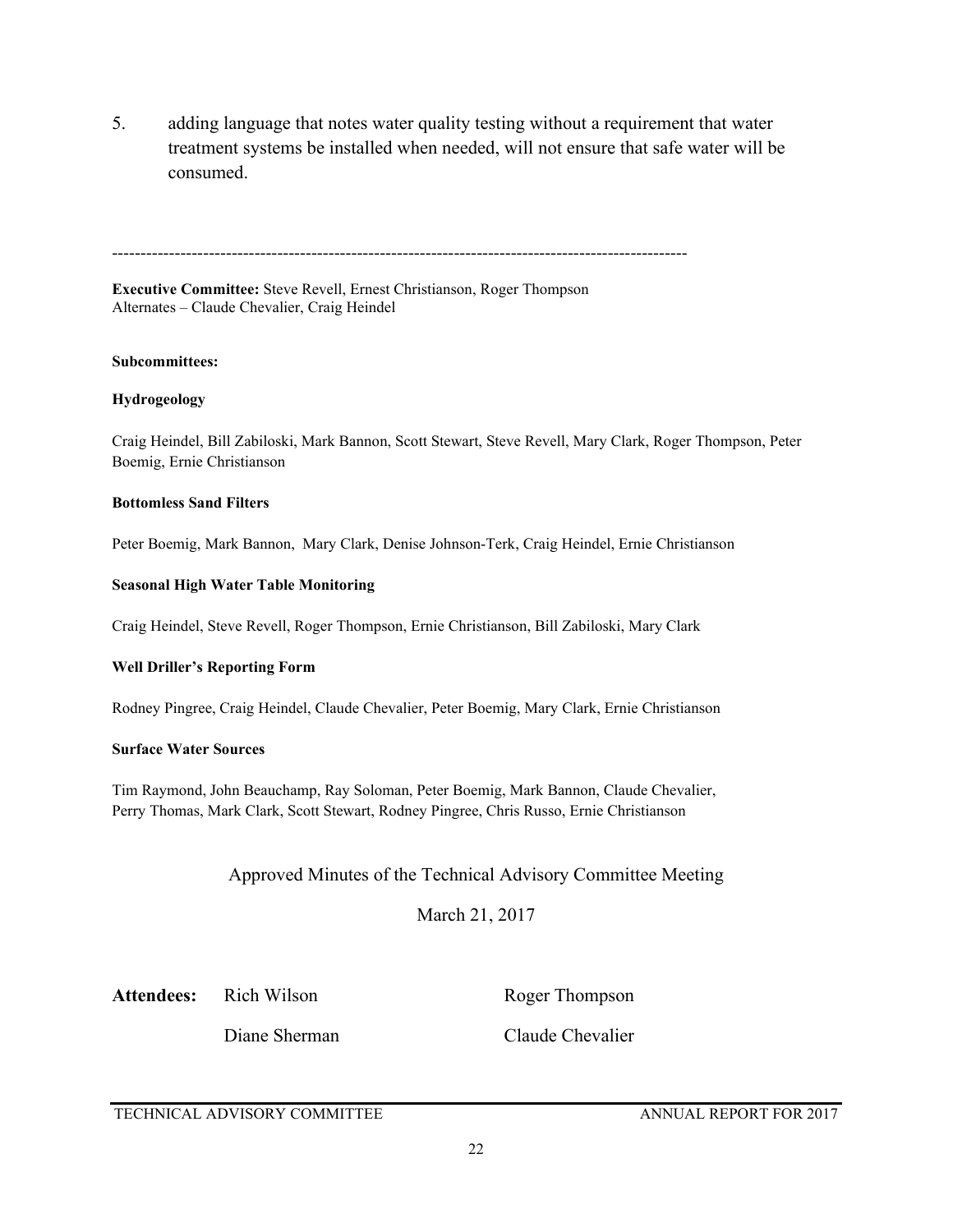| Justin Willis        | Gunner McCain              |
|----------------------|----------------------------|
| <b>Steve Revell</b>  | <b>Ernest Christianson</b> |
| Peter Boemig         | Chris Russo                |
| <b>Scott Stewart</b> | Mary Clark                 |
| Ken White            | Sille Larsen               |
| Graham Bradley       | Craig Heindel              |
| Darlene Autery       |                            |

## **Scheduled meetings:**

| April 4, 2017  | 1-4 PM | at the Annex Building               |
|----------------|--------|-------------------------------------|
| April 18, 2017 | 1-4 PM | Catamount Rm. at National Life Bld. |
| April 25, 2017 | 1-4 PM | at the Annex                        |

## **Minutes:**

The draft minutes of the January 10, 2017 meeting were approved.

## **Annual Report:**

Roger will send the draft report to the TAC for review.

## **Rule Review:**

Ernie led a page by page review of Chapter 3 of the draft rules. Many of the comments were related to the clarity of various sections with a goal of making everything as clear as possible for applicants, consultants, and reviewers.

There was discussion about the Department of Environmental Conservation (DEC) decision to use a different minimum design flow for water and wastewater systems serving at least five single family residences. The proposed design flow for water is 360 GPD per single family residence, regardless of the number of bedrooms. Scott noted that this approach allows for the connection of single family residences with large numbers of bedrooms to public water systems that may have limited capacity or for addition of bedrooms to existing homes on systems that are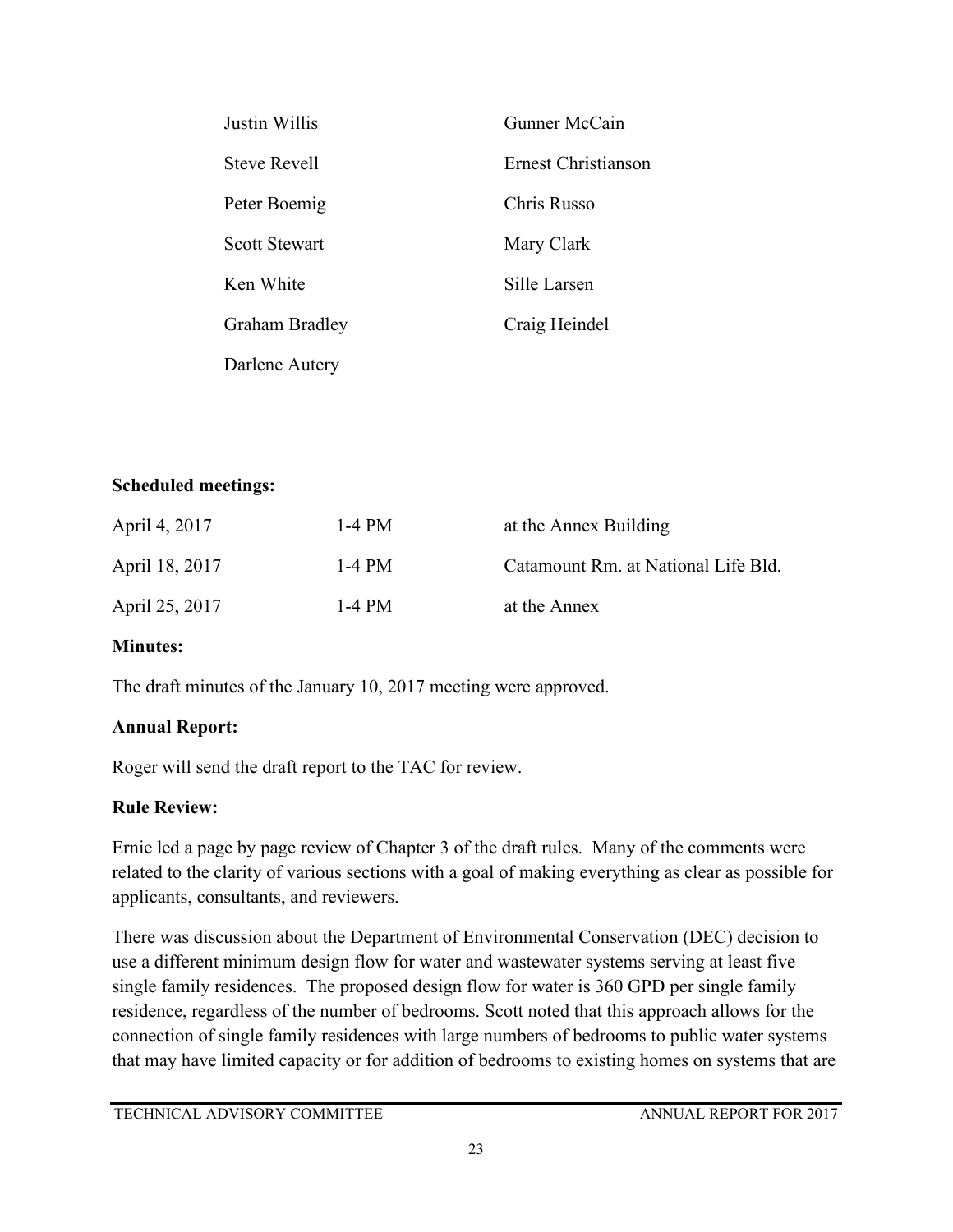under connection bans. Ernie will add language to the proposed rules that will cover situations where the public water system is under a connection ban.

The proposed language maintains the current wastewater design flows for more than 5 single family residences connected to the same system, regardless of the number of bedrooms. The current design flows are gradually reduced to 245 gallons per day (GPD) per unit for the wastewater when 20 or more units are connected to the same system.

Ernie suggests that the next meeting focus on Chapter 9 of the proposed rules because there is some new information to consider.

### **Legislative Actions:**

Ernie said that the bill related to testing of all new water sources is still active. The TAC report outlining the issues has been considered by the House Fish, Wildlife, and Water Resources Committee that is working on the bill. It should be clear soon if the bill will be passed this year.

-----------------------------------------------------------------------------------------------------

**Executive Committee:** Steve Revell, Ernest Christianson, Roger Thompson Alternates – Claude Chevalier, Craig Heindel

#### **Subcommittees:**

#### **Hydrogeology**

Craig Heindel, Bill Zabiloski, Mark Bannon, Scott Stewart, Steve Revell, Mary Clark, Roger Thompson, Peter Boemig, Ernie Christianson

#### **Bottomless Sand Filters**

Peter Boemig, Mark Bannon, Mary Clark, Denise Johnson-Terk, Craig Heindel, Ernie Christianson

#### **Seasonal High Water Table Monitoring**

Craig Heindel, Steve Revell, Roger Thompson, Ernie Christianson, Bill Zabiloski, Mary Clark

#### **Well Driller's Reporting Form**

Rodney Pingree, Craig Heindel, Claude Chevalier, Peter Boemig, Mary Clark, Ernie Christianson

#### **Surface Water Sources**

Tim Raymond, John Beauchamp, Ray Soloman, Peter Boemig, Mark Bannon, Claude Chevalier, Perry Thomas, Mark Clark, Scott Stewart, Rodney Pingree, Chris Russo, Ernie Christianson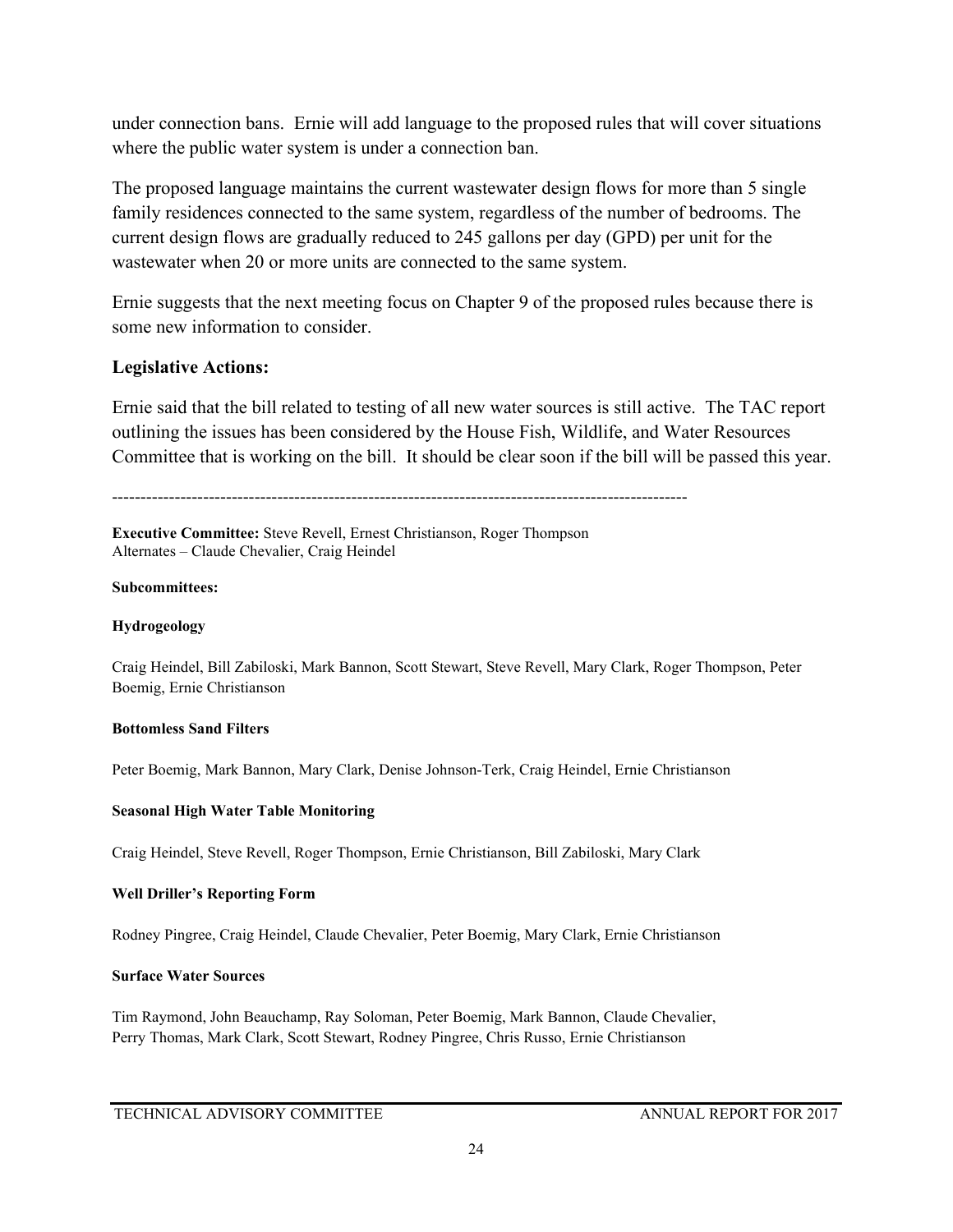## Approved Minutes of the Technical Advisory Committee Meeting

## April 4, 2017

| <b>Attendees:</b> | Roger Thompson      | Mark Bannon           |
|-------------------|---------------------|-----------------------|
|                   | Peter Boemig        | Sille Larsen          |
|                   | Ken White           | Craig Heindel         |
|                   | Rich Wilson         | <b>Terry Shearer</b>  |
|                   | Graham Bradley      | Justin Willis         |
|                   | Joe Rheaume         | <b>Steve Revell</b>   |
|                   | Ernest Christianson | <b>Scott Stewart</b>  |
|                   | Claude Chevalier    | <b>Rodney Pingree</b> |

## **Scheduled meetings:**

| April 18, 2017 | 1-4 PM | Catamount Rm. at National Life Bld. |
|----------------|--------|-------------------------------------|
| April 25, 2017 | 1-4 PM | at the Annex                        |

### **Minutes:**

The draft minutes of the March 21, 2017 meeting were approved.

## **Annual Report:**

There were no comments about the draft Annual Report. Mark asked about the number of permit applications, specifically how many were for minor projects. Ernie said that he did not have a precise number at this point but that minor projects were certainly less than 50% of the total. Ernie will work on getting the last of the numbers ready for the report.

## **Rule Review:**

Mark asked if there is a process to move a particular technology from the Innovative/Alternative (I/A) process to general use which would reduce the application and follow-up costs. The Presby Enviro-Septic is one example of a technology that does not need a review under the I/A process and does not require any routine inspection or maintenance. Ernie will look into adding a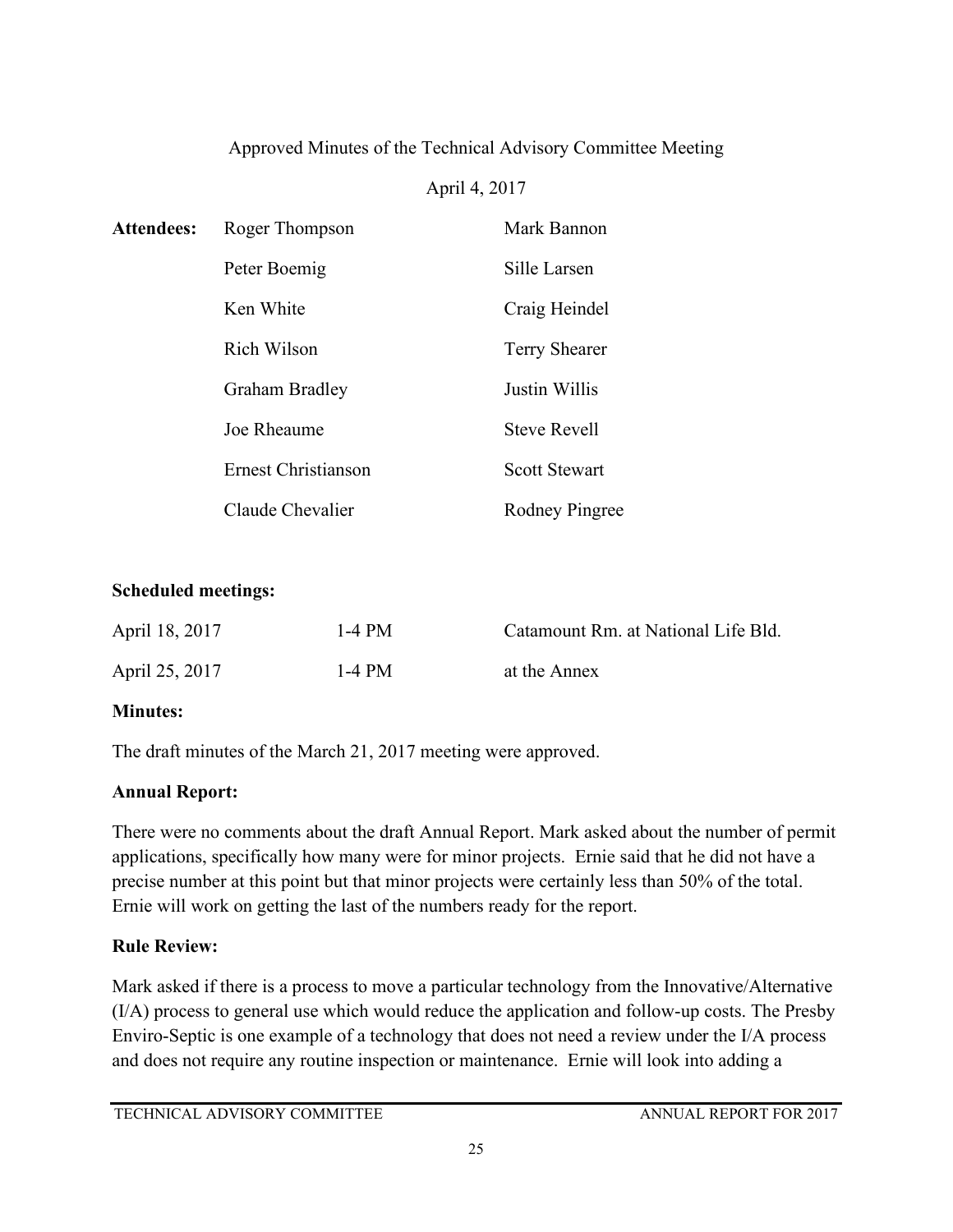category that would still approve a proprietary technology with conditions specific to that technology but that does not need a review under the I/A process for each installation.

Mark also asked about situations where the system owner would like to make modifications to improve performance or extend the life of the system. An example might be adding air to the system. Ernie said this should be considered but there are concerns about doing this with a system that is too close to the water table or a water supply. These systems should be reconstructed to improve compliance with the Rules rather than being modified in ways that could extend the life of the system to continue the flow of effluent into a shallow water table.

Craig asked why towns that have delegation under the rules are not required to submit information to the electronic tracking system so that the public can find this information online. Apparently, some of this information is online at the town level. Craig suggested having a link from the town system or passing the information along to the Agency of Natural Resources information system. Ernie noted that Morrisville is considering taking partial delegation so that they would issue the permits for the connections to the municipal water and wastewater systems.

Mark asked about the BW classification in Chapter 8. This classification allows non-engineers to be approved for some buildings that share water systems if the shared system is not regulated as a Public Water System. Mark noted that the existing language allows for Designers with the BW classification to design up to two sprinkler heads while recent changes to the plumbing regulations seem to require that any sprinkler system work be designed by a Licensed Professional Engineer. Ernie said he would contact the Public Safety Division and ask about the conflict. One possible outcome would be to allow the two sprinkler heads only for a singlefamily residence.

Ernie reviewed a few changes for Chapter 9. Language has been added to make it clear that variances are not allowed for a replacement system that will serve a new project. This question arises when a property with an existing building and an existing wastewater system proposes to discontinue the use of the existing building and use the wastewater system to support a new building, particularly on another lot.

After TAC comments, Ernie said he would add a separate employee category for factories based on comments that projects with factory workers have higher wastewater flows than office buildings and other places of employment.

Mark asked if language should be added to the Rules that all designs should be arranged to not have isolation distances extending onto neighboring properties if possible. The TAC has discussed this question in the past and concluded that this should not be added to the Rules. One major concern is where would you draw the line on greatly increasing the cost of development to implement a technically possible solution. One example might be building an extensive roadway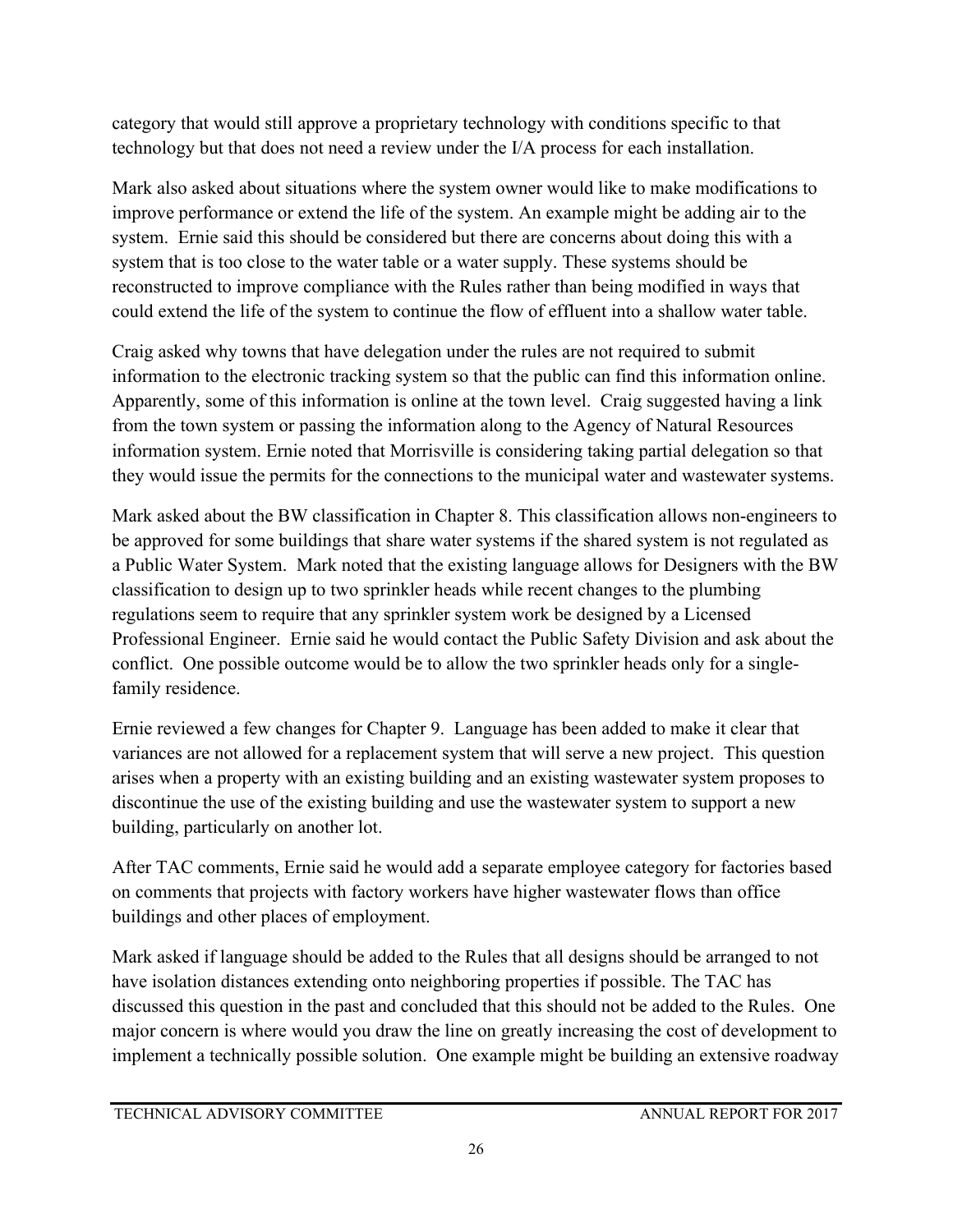to move a well-drilling machine further onto a lot to eliminate or reduce the isolation distance intrusion onto the neighboring lot.

The TAC also asked about design flows for on-farm uses such as wedding barns, petting zoos, dining. One approach that is being used is to use flows that are assigned to places of assembly.

Ernie also discussed the DEC's work on clarifying when wastewater is regulated under the Wastewater System and Potable Water Supply Rules, the Indirect Discharge Rules, or the Underground Injection Control Rules. Some on farm wastewater such as small cheese making operations and apple processing operations may be regulated by the Department of Agriculture and therefore exempt under other rules.

Scott asked that language be moved in Chapter 10 with a recommendation that Zone 2 language be moved to the front of the section. Scott also asked that the Rules state that new wastewater systems in Class 1 and Class 2 groundwater zones are prohibited.

The TAC also discussed the issues related to having more than one well on a property. The Rules indicate that only one well will be approved for use unless more than one well is needed to support the normal project demands. One concern is that some landowners want to retain a second well, often a shallow well. A shallow well that maintains a protected isolation zone can have large negative effects on neighboring land owners so the Department works to minimize having two wells. If there are two pipes into a building and the only separation is a valve, then both systems are in service and the isolation zone is protected. If one line into the building is just capped off, that well is not protected even if the owner suggests it might be used in the future. It was also noted, that regardless of the owner's preference, if a new well is constructed using the well-driller's exemption, the existing well must be discontinued.

Justin said that the draft rules for drawing well shields and wastewater protection zones still have a conflict. This conflict means that locating a wastewater system outside of the well-shield does not assure compliance with the requirements for drawing the wastewater protection zone. Ernie said that he thought this problem had been resolved but will recheck the language and make any corrections needed.

-----------------------------------------------------------------------------------------------------

**Executive Committee:** Steve Revell, Ernest Christianson, Roger Thompson Alternates – Claude Chevalier, Craig Heindel

#### **Subcommittees:**

#### **Hydrogeology**

Craig Heindel, Bill Zabiloski, Mark Bannon, Scott Stewart, Steve Revell, Mary Clark, Roger Thompson, Peter Boemig, Ernie Christianson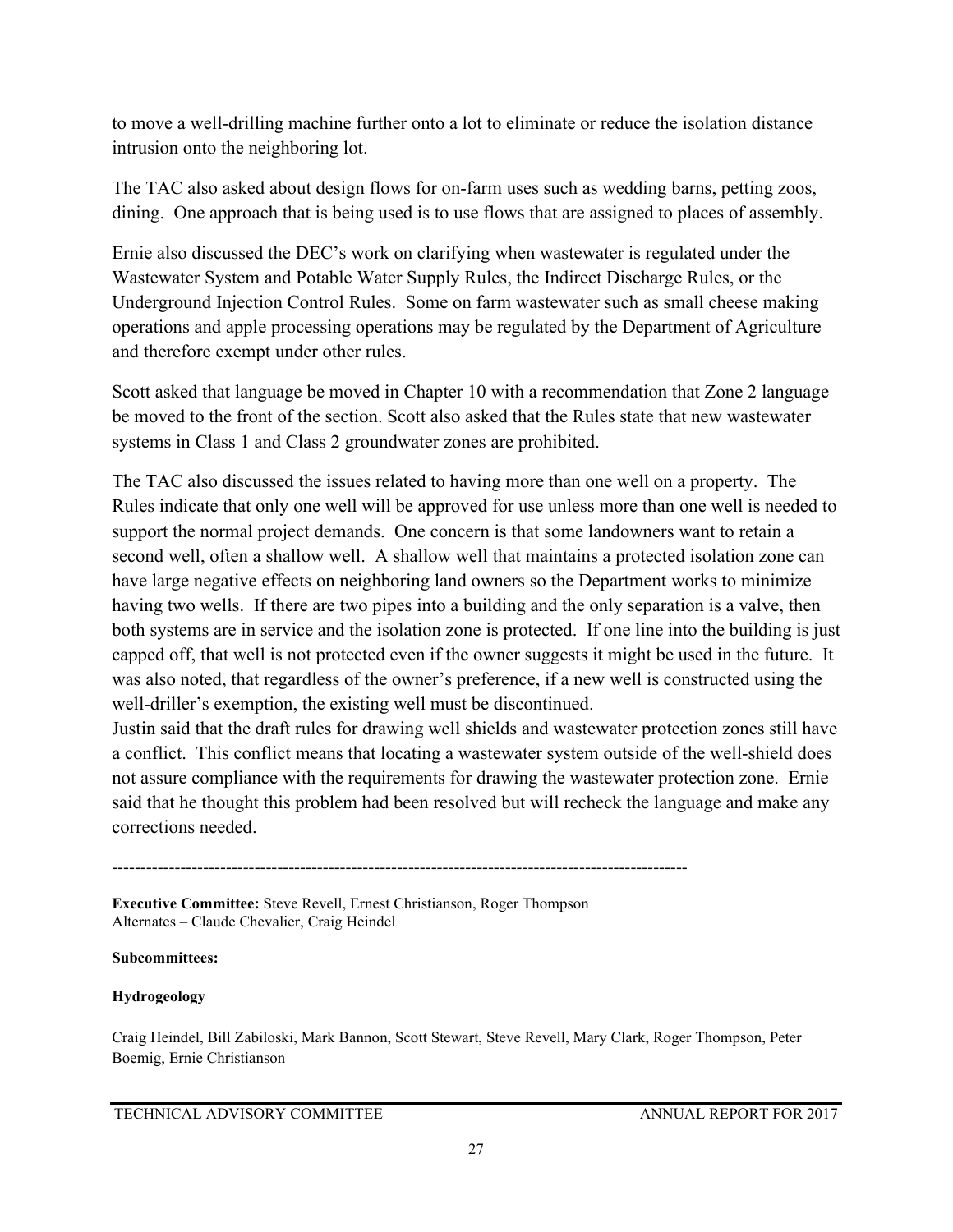#### **Bottomless Sand Filters**

Peter Boemig, Mark Bannon, Mary Clark, Denise Johnson-Terk, Craig Heindel, Ernie Christianson

#### **Seasonal High Water Table Monitoring**

Craig Heindel, Steve Revell, Roger Thompson, Ernie Christianson, Bill Zabiloski, Mary Clark

#### **Well Driller's Reporting Form**

Rodney Pingree, Craig Heindel, Claude Chevalier, Peter Boemig, Mary Clark, Ernie Christianson

#### **Surface Water Sources**

Tim Raymond, John Beauchamp, Ray Soloman, Peter Boemig, Mark Bannon, Claude Chevalier, Perry Thomas, Mark Clark, Scott Stewart, Rodney Pingree, Chris Russo, Ernie Christianson

Approved Minutes of the Technical Advisory Committee Meeting

April 18, 2017

| <b>Attendees:</b> | Roger Thompson       | Joe Rheaume                |
|-------------------|----------------------|----------------------------|
|                   | Gunner McCain        | Peter Boemig               |
|                   | Rich Wilson          | <b>Steve Revell</b>        |
|                   | Sille Larsen         | <b>Graham Bradley</b>      |
|                   | <b>Scott Stewart</b> | Claude Chevalier           |
|                   | Craig Heindel        | Ken White                  |
|                   | Chris Russo          | <b>Ernest Christianson</b> |

#### **Scheduled meetings:**

April 25, 2017 1-4 PM at the Annex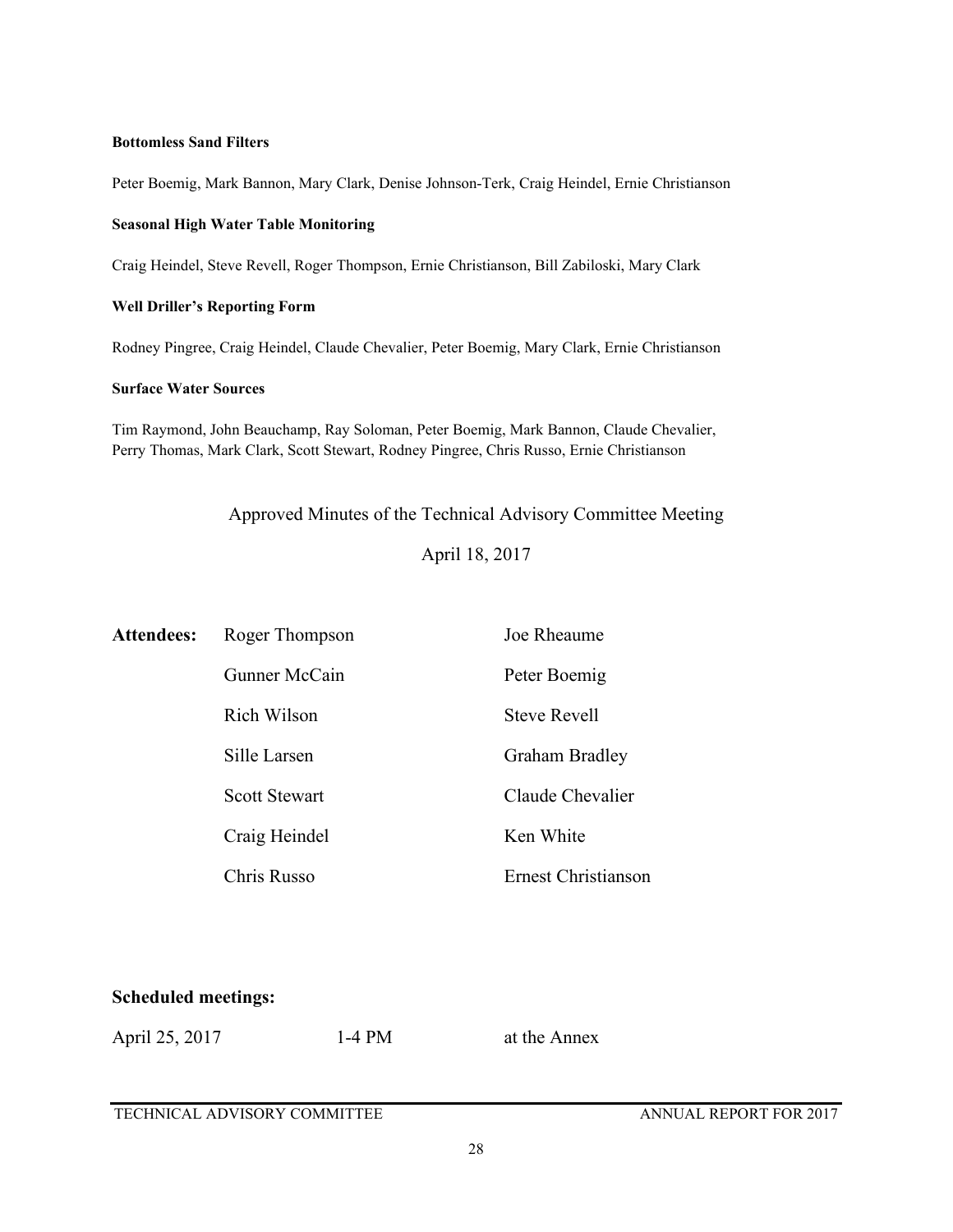## **Minutes:**

The draft minutes of the April 4, 2017 meeting were approved with Scott's correction that his concerns about Zones 1 and 2 are related to wastewater systems rather than wells.

**S.103:** Ernie reviewed the status of this bill, which among other issues, regulates the water quality testing of all new groundwater sources. Ernie testified at the Committee and explained that it would be difficult for the Department of Environmental Conservation (DEC) to implement a new program to test all wells. One concern is about the requirement to develop a data base that would be publicly available. Ernie suggested that this information be stored with the Vermont Department of Health. A second issue is what action would DEC take every time a water sample failed to meet drinking water standards. A process to immediately follow-up on each test would take a lot of resources. Ernie is considering making water sources that serve only one single family residence exempt from the definition of a failed water supply. This would result in the landowner being aware of any water quality issues and placing the responsibility to deal with the problem on the landowner. If there is a legislative requirement that the water source be tested, a title search at the time of sale should inform a future landowner of any problems with the water source.

Sille said that the Vermont Health Department is working a data base that would include all the water quality data. The results of all water quality testing done by Vermont Department of Health approved facilities is required to be submitted to the Vermont Department of Health and will be included in the data base.

Craig asked if surface water sources can now be approved under the Wastewater System and Potable Water Supply Rules. Ernie said that these sources can be approved under the Statutory requirements created in 2016.

## **Rule Review:**

Ernie started with a review of Chapter 10. Craig asked if the draft rules would include drip dispersal. Ernie said that the existing section on drip dispersal, which gives a few general instructions that are applied to the recommended design standards by equipment manufacturers, would be continued.

Ernie discussed section 1004 that deals with wastewater strength. The draft rules include two design approaches that yield different sizing results. The TAC recommendation is to select whichever approach that seems most appropriate and delete the other. A subcommittee can consider this if needed.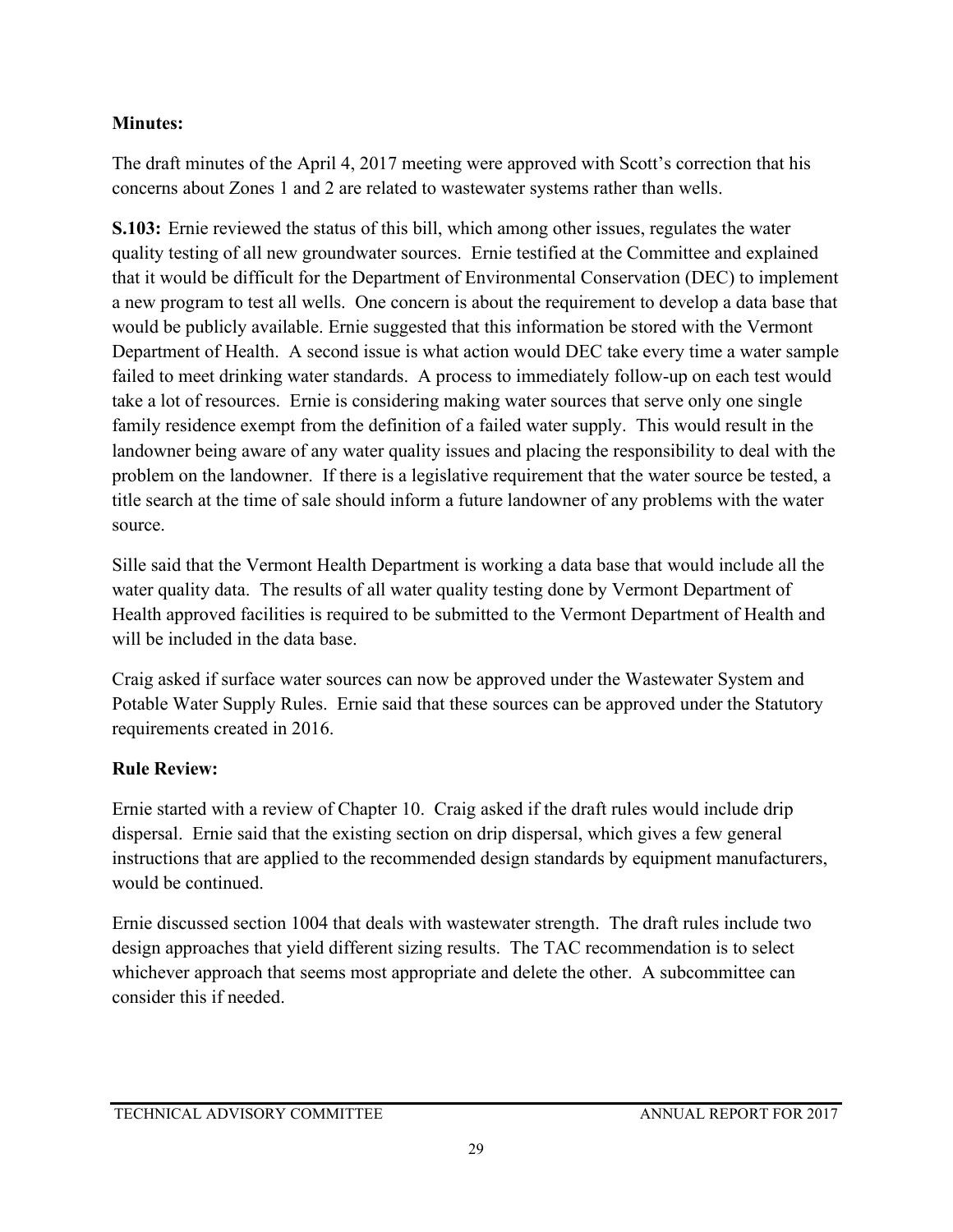Steve asked if the use of grinder pumps should require larger septic tanks. The TAC agreed that larger tanks should be used when pumps discharge into a septic tank. All pumps create a surge in the tank that may reduce the effectiveness of the settling process. Grinder pumps that create small particles may be a larger problem because the small particles may not settle out of the effluent as well. It was noted that there is a general trend nationwide to increase the size of the septic tank and towards the use of two compartment septic tanks.

Craig asked that the draft rules give specific guidance on measuring points when determining the isolation distance from a minimum effective basil area under a mound system.

Steve asked about reducing the current minimum of 12" of mound sand under the crushed stone when the vertical isolation distance could be met with as little as 6" of sand. The TAC said that this is a construction consideration. There are concerns about how it could be ensured that the sand depth would start at the top of the plowed ground rather than the bottom of the furrow. The group recommended keeping the 12" minimum.

Ernie noted that he has added a requirement that the percolation tests be located within a certain distance of the test pits. The TAC suggested that the requirement should be that percolation tests are done in a pattern that defines the soil under and downslope of the leachfield.

Craig asked if the replacement area requirement for bottomless sand filters could be removed. Ernie noted that the proposal for use of bottomless sand filters will for the first time allow for new development. The size requirements for bottomless sand filters result in very small areas and if any problems arise there may not be any room to fix a failed system. Craig suggested removing the replacement requirement if advanced treatment is required. Ernie asked for opinions on this approach and the group did not reach a consensus.

Chris asked about the annual inspection requirements required in permits for Innovative/Alternative Systems. She said that with the current requirements a landowner must pay for an inspection by a licensed designer and an inspection by a person certified by the system vendor. This often means two different people and double the cost for the annual inspections. This tends to lead to people ignoring the inspection requirements, particularly the requirement for the Licensed Designer's inspection report. The group discussed this issue with Ernie noting that he believes having a licensed designer involved results in more information about the status of the dispersal system. The vendor required inspection may only look at the operation of the advanced treatment system which may be functioning as designed even if there is leakage at the toe of the dispersal system. Chris strongly recommended that a landowner be clearly notified of the cost of operation and inspection requirements for the specific system because the number one complaint is that they did not know how much it would cost.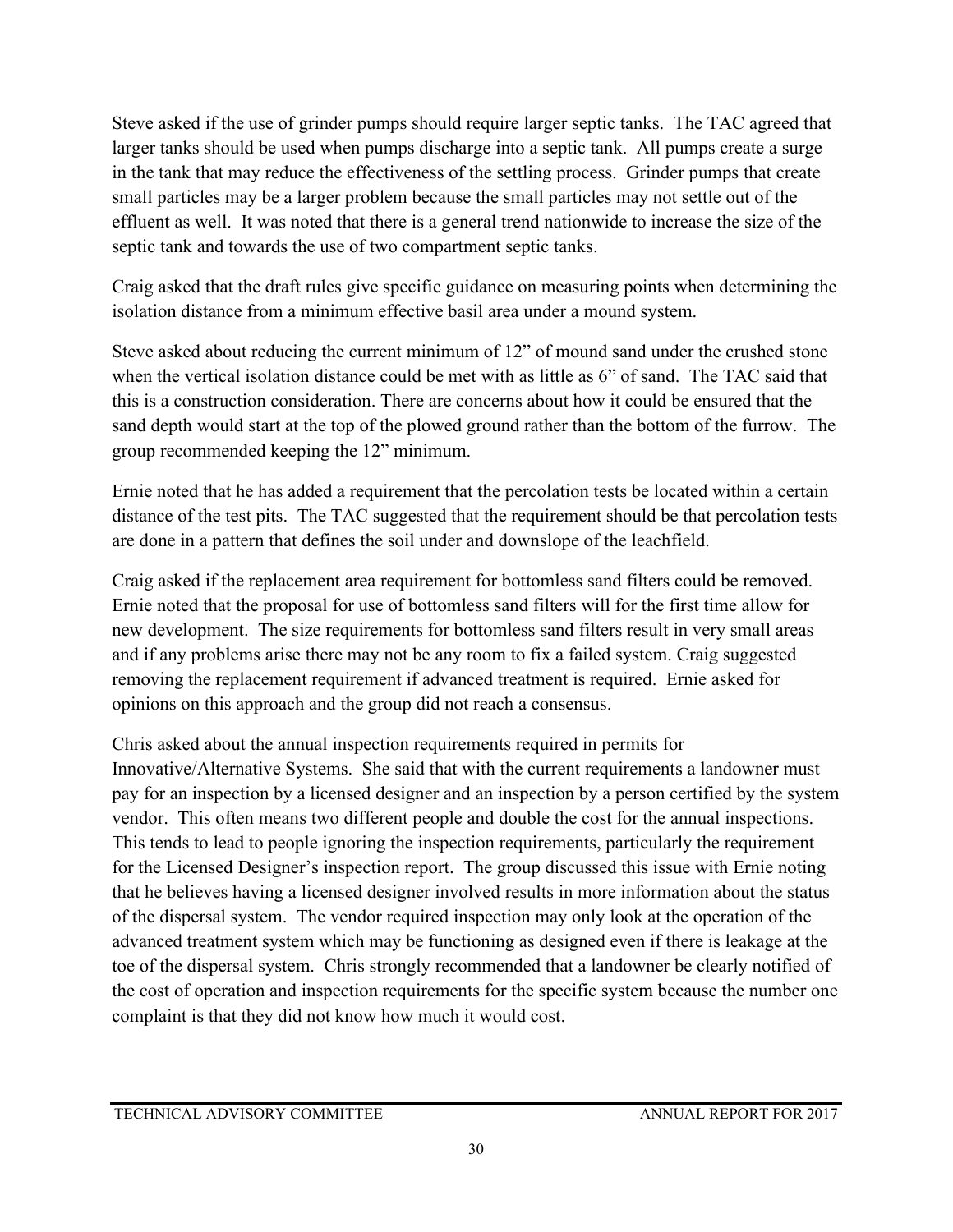Chapter 12 was briefly discussed. Ernie said that clarifying language has been added to exemption related to the section on instantaneous peak demand on the water system for single family residences. The exemption allows for a single-family residence, with an included one bedroom unit, that has a total design flow of 560 GPD or less, to be constructed without use of a holding tank to meet the instantaneous peak demand on the water system.

Claude asked about section 1203(a) that limits a project to only a single well unless a single well cannot provide the required amount of water. Under this requirement, the well driller's exemption that allows for a replacement water source for a single-family residence without a state permit would not apply if more than one well is required for the single-family residence.

Ernie said that the use of surface water as a potable water supply depends on a quality determination using the Lakes and Ponds Division mapping of water quality.

#### **Meeting:**

Ernie asked that the group meet again on April  $25<sup>th</sup>$ . The meeting will be at the Annex Building.

----------------------------------------------------------------------------------------------------

**Executive Committee:** Steve Revell, Ernest Christianson, Roger Thompson Alternates – Claude Chevalier, Craig Heindel

#### **Subcommittees:**

#### **Hydrogeology**

Craig Heindel, Bill Zabiloski, Mark Bannon, Scott Stewart, Steve Revell, Mary Clark, Roger Thompson, Peter Boemig, Ernie Christianson

#### **Bottomless Sand Filters**

Peter Boemig, Mark Bannon, Mary Clark, Denise Johnson-Terk, Craig Heindel, Ernie Christianson

#### **Seasonal High Water Table Monitoring**

Craig Heindel, Steve Revell, Roger Thompson, Ernie Christianson, Bill Zabiloski, Mary Clark

#### **Well Driller's Reporting Form**

Rodney Pingree, Craig Heindel, Claude Chevalier, Peter Boemig, Mary Clark, Ernie Christianson

#### **Surface Water Sources**

Tim Raymond, John Beauchamp, Ray Soloman, Peter Boemig, Mark Bannon, Claude Chevalier, Perry Thomas, Mark Clark, Scott Stewart, Rodney Pingree, Chris Russo, Ernie Christianson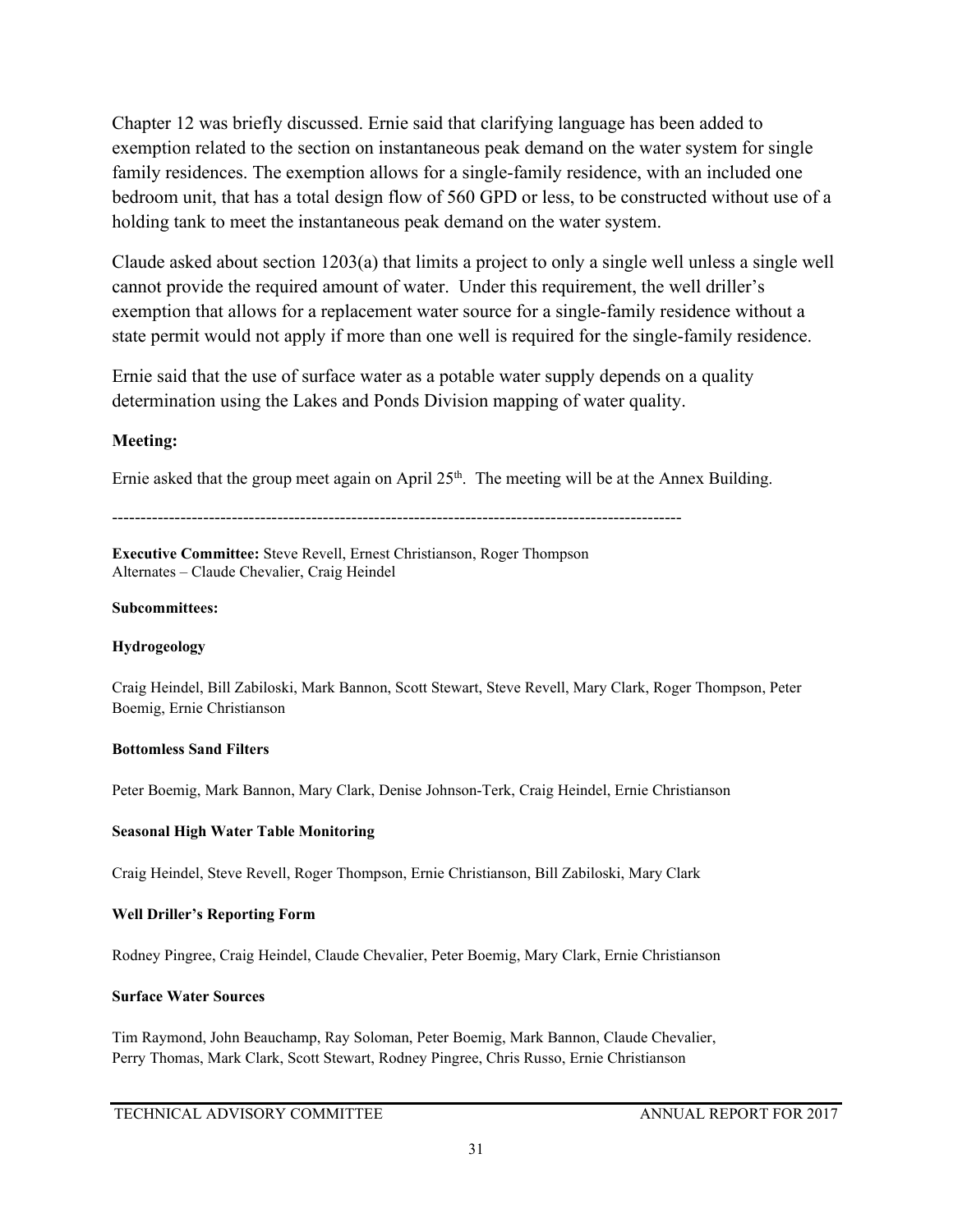# Approved Minutes of the Technical Advisory Committee Meeting April 25, 2017

| <b>Attendees:</b> | Roger Thompson       | Ernest Christianson |
|-------------------|----------------------|---------------------|
|                   | Graham Bradley       | Joe Rheaume         |
|                   | Justin Willis        | Gunner McCain       |
|                   | Claude Chevalier     | Rich Wilson         |
|                   | <b>Scott Stewart</b> | Peter Boemig        |
|                   | Chris Russo          | Ken White           |
|                   | Rodney Pingree       | John Beauchamp      |

## **Scheduled meetings:**

| May 9, 2017  | $1-4$ PM | Winooski Room at National Life |
|--------------|----------|--------------------------------|
| May 16, 2017 | 1-4 PM   | at the Annex                   |

## **Minutes:**

The draft minutes of the April 18, 2017 meeting were approved with the addition of Chris's comment that the designer's inspection report for I/A systems is often not submitted.

## **Rule Review:**

Ernie opened the discussion of Chapter 12. Scott said that the Water Supply Section is proposing to reduce the threshold for a pump test from 5 GPM to 2 GPM. He said that this would provide additional information about the true capacity of a well that would be useful for increases in design flow and failed water supplies. Gunner asked if there have been many problem well where this approach would have prevented the problem. Scott said there have been some problems, though it is not known how many of the projects had been approved under the current Wastewater System and Potable Water Supply Rules (Rules). Gunner suggested that the 5 GPD threshold be maintained for Potable Water Systems. Ernie will review the situation with Scott but the sense of the Committee is to keep the current number.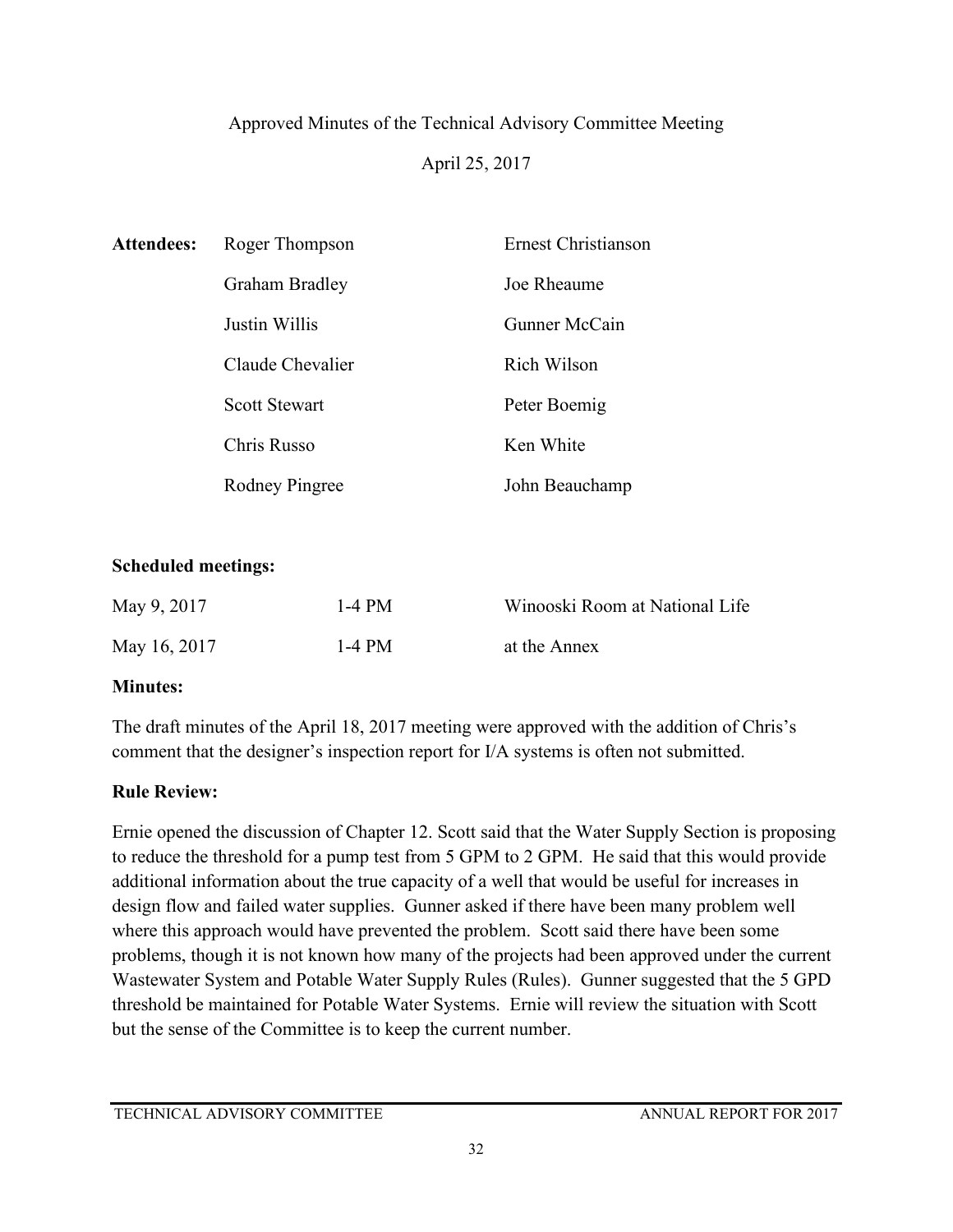Scott suggested moving section 1209 to after section 1210 thinking that this would more closely follow the process used in designing a water supply. Scott also proposed adding a definition for total available head and to require the total available head to be specified in a permit application.

The group recommended removing section 1218(c). John asked if radium should be added to table 12-6 as a required item for testing. This led to a discussion of testing for radioactive elements. The TAC discussed this issue in past years when the current list was developed and when the statutory language allowing for the addition of water treatment systems without a permit was passed. Ernie will consider the current thinking and speak with Sille Larsen, Health Department, to see if a gross alpha test and/or radium should be added.

Peter asked about section 1303(c) and whether a potable connection can be made to a line constructed to serve fire protection systems. This depends on the arrangement of the piping. If the potable water is protected against backflow from the fire system and not connected to a portion of the piping that might tend to be stagnant, the potable water connection can be approved. The issue of installing valves, pumps, wells, etc. in below ground pits was reviewed. The current Rules allow for this when needed but with a requirement that the pit have passive drainage for any accumulated water and protection against flooding. Passive drainage is often difficult unless the site has a significant slope. It was agreed that some items, such as valves, are not likely problems if the pit is not passively drained. Other items such as wells can be contaminated if not properly sealed and vented. These decisions are somewhat case specific. Ernie will check with the Public Water Supply Section regarding below grade valve boxes.

Ernie will check into whether all water service lines should be leakage tested. This can be a significant expense and a delay in completing a project. Gunner noted that he would not participate in a high pressure (water system operating pressures) air test because of potential danger if any of the connections failed under pressure. Ernie will review the pressure testing requirements.

Claude asked if the 5  $\frac{1}{2}$  bury depth could be reduced to 5'. There is an VOSHA standard that requires trench boxes for trenches deeper than 5'. It may be possible that benching the sides of the trench can be allowed instead of trench boxes. Ernie will check this. The Rules do allow for a reduction in bury depth when using foam board insulation.

Ken suggested that the Rules give specific guidance on additions to well casings. The additions should be made of the same material as the existing well casing and either attached with threaded connections or by welding that makes the connection watertight.

Claude asked about the Rule requirement that well disinfection should be done with a minimum level of 50 mg/l of chlorine. Claude said that when disinfecting wells currently in use, the 50 mg/l of chlorine is intolerable for the users. Even with a 5 mg/l concentration the chlorine taste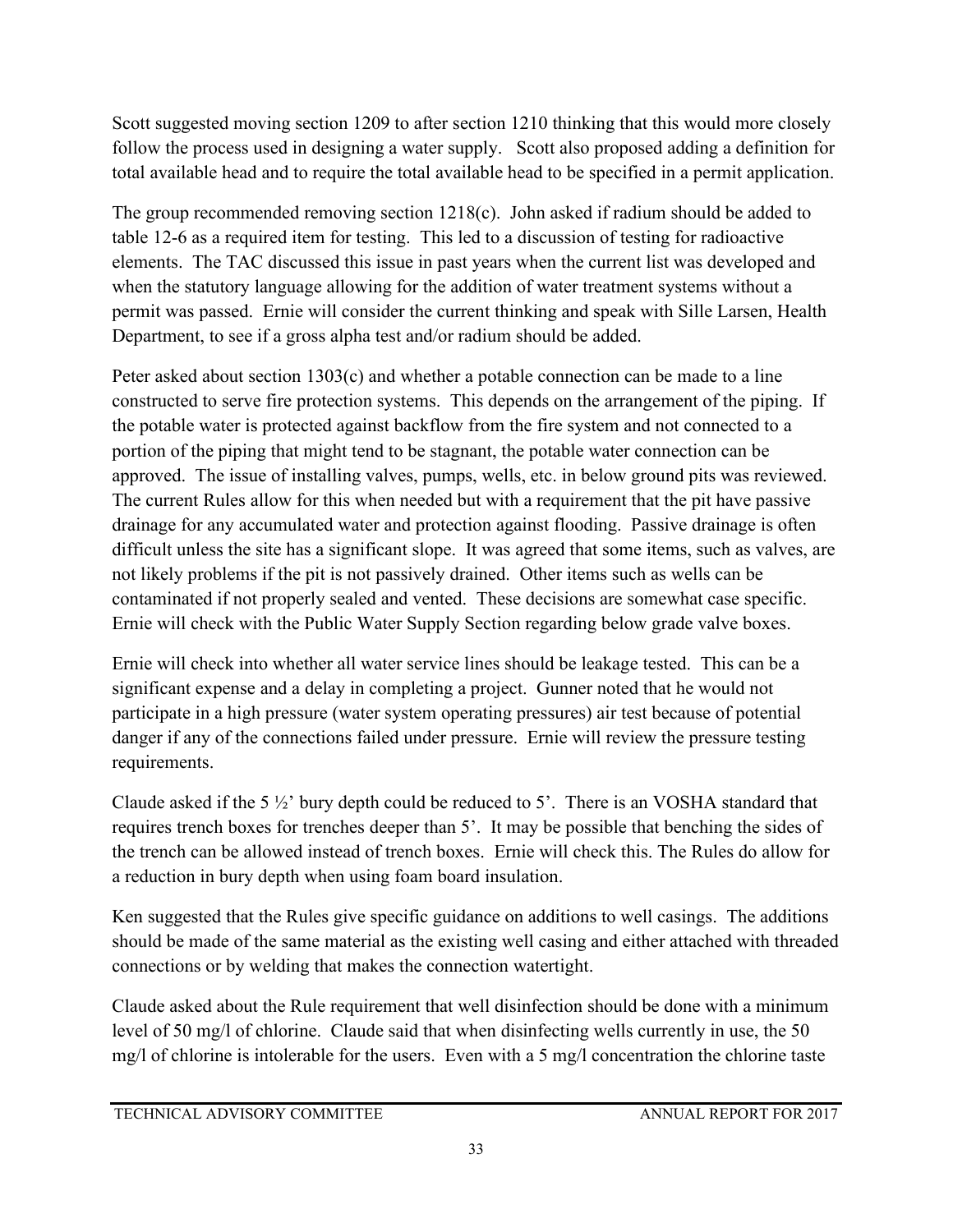can linger for days. Claude said that New Hampshire uses a 10 mg/l standard. Ernie will consider this.

### **Meetings:**

Additional meetings were scheduled for May 9, 2017 in the Winooski Room at National Life and for May 16, 2017 at the Annex.

----------------------------------------------------------------------------------------------------

**Executive Committee:** Steve Revell, Ernest Christianson, Roger Thompson Alternates – Claude Chevalier, Craig Heindel

#### **Subcommittees:**

#### **Hydrogeology**

Craig Heindel, Bill Zabiloski, Mark Bannon, Scott Stewart, Steve Revell, Mary Clark, Roger Thompson, Peter Boemig, Ernie Christianson

#### **Bottomless Sand Filters**

Peter Boemig, Mark Bannon, Mary Clark, Denise Johnson-Terk, Craig Heindel, Ernie Christianson

#### **Seasonal High Water Table Monitoring**

Craig Heindel, Steve Revell, Roger Thompson, Ernie Christianson, Bill Zabiloski, Mary Clark

#### **Well Driller's Reporting Form**

Rodney Pingree, Craig Heindel, Claude Chevalier, Peter Boemig, Mary Clark, Ernie Christianson

#### **Surface Water Sources**

Tim Raymond, John Beauchamp, Ray Soloman, Peter Boemig, Mark Bannon, Claude Chevalier, Perry Thomas, Mark Clark, Scott Stewart, Rodney Pingree, Chris Russo, Ernie Christianson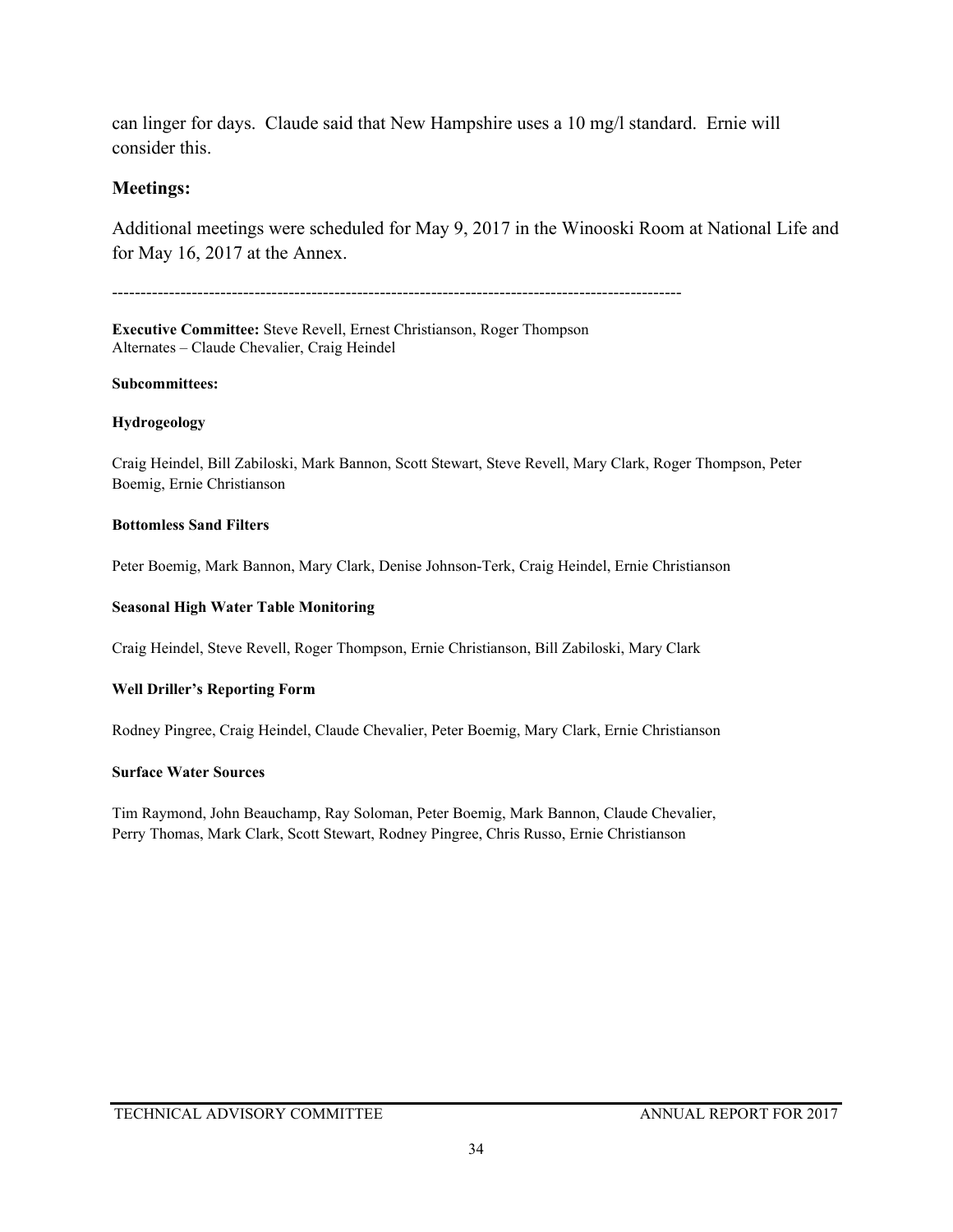## Approved Minutes of the Technical Advisory Committee Meeting

May 9, 2017

| <b>Attendees:</b> | Roger Thompson        | Claude Chevalier    |
|-------------------|-----------------------|---------------------|
|                   | Rich Wilson           | Gunner McCain       |
|                   | <b>Graham Bradley</b> | Ken White           |
|                   | John Beauchamp        | <b>Steve Revell</b> |
|                   | Sille Larsen          | Ernie Christianson  |

### **Scheduled meetings:**

No meetings are currently scheduled. Ernie will ask for a meeting when he has material ready for review.

**Minutes:** Steve noted that he had not attended the April 25, 2017 meeting. The draft minutes will be corrected.

## **Radiation Testing:**

Steve commented about testing for radium. This might not be necessary, because when a test for gross alpha and uranium shows any radiation, a water softener is added to the system which removes radium along with other contaminants.

John discussed the process of calculating radium levels by subtracting uranium from gross alpha. One concern is that uranium is measured in micrograms and radium is measured in picocuries. The methods use ratios varying from 0.67 to 1.5. Radium is a whole house contaminant because a person should not bath in water with more than 5 picocuries. Sille said that the Vermont Department of Health recommends that when gross alpha is between 5 and 15 picocuries there should be a discussion of whether to test for radium.

Ernie asked if there is a primary standard for gross alpha and there is. Sillie notes that even when the contamination is less than the primary standard there can be concerns depending on which contaminant is present.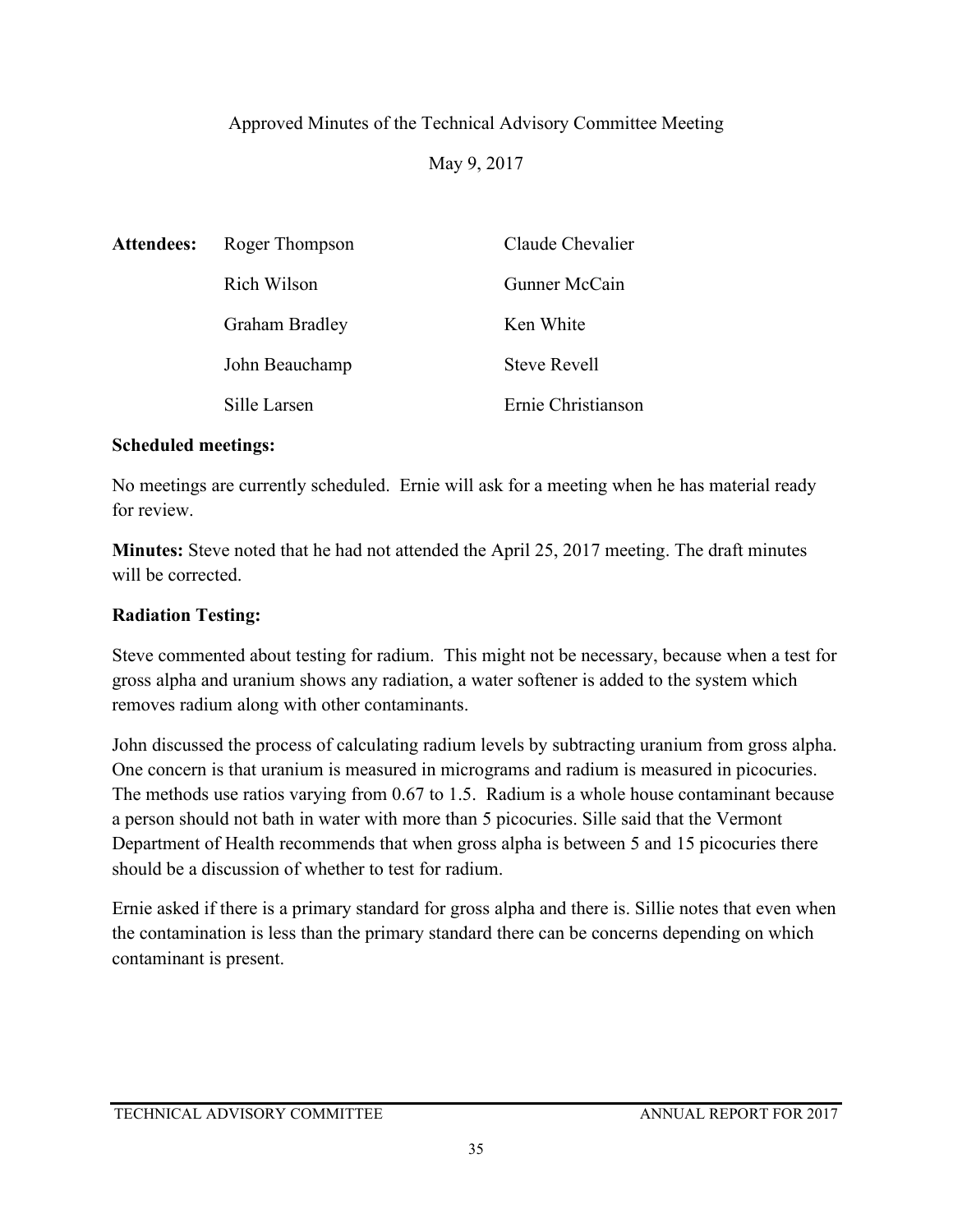## **Sub-Chapter 12:**

Sille noted that standard formatting does not allow text material to be included within the table itself. The group recommended some wording changes such as using Right of Way rather than ROW.

Ernie asked if fluoride should be on the list for required testing. John said that he rarely finds levels above 4 PPM. Levels above this are a health risk. Sille noted that fluoride is a primary standard and currently included in the standard Vermont Health Department water testing package.

Ernie reviewed the results of an email exchange with Tim Raymond. Ernie contacted Tim about some TAC concerns and Tim responded as noted below. Ernie will circulate the email to the group.

The group asked about the language stating that potable water service lines shall connect to a main, not to a fire hydrant lead line. It may be just a language issue in that a hydrant lead line is one coming from a main that flows only to fire hydrant. The concern is that the water in a line connected to fire hydrants may become stagnant.

The group also discussed the use of valve pits and whether the requirement for passive drainage is realistic and necessary if the components in the pit are of water tight construction. Tim thinks that the pits must be dry and watertight.

Scott had asked that manganese be considered a primary standard. There is a current secondary standard of 0.5 mg/l. John noted that it is rare to find manganese at more than 0.3 mg/l. Tim said that the Water Supply Section's concerns are with systems using orthophosphates for water treatment which would be rare for a non-public system.

Tim does not object the continuing use of the term Instantaneous Peak Demand rather than Peak Instantaneous Demand.

Sille noted that she believes testing for manganese is more important than testing for fluoride.

## **Sub-Chapter 13:**

The Wastewater System and Potable Water Supply Rules (Rules) regulate water lines connected to Public Community Systems from the curb stop on. When the supply is a Non-transient Noncommunity System, the water line is regulated from the building to the water main but only those issues specific to the Rules are covered. In most cases, all the interior piping is covered by the Vermont Plumbing Rules and not subject to additional review. Ernie has added language that exempts lines serving only a single-family residence from the pressure testing requirements.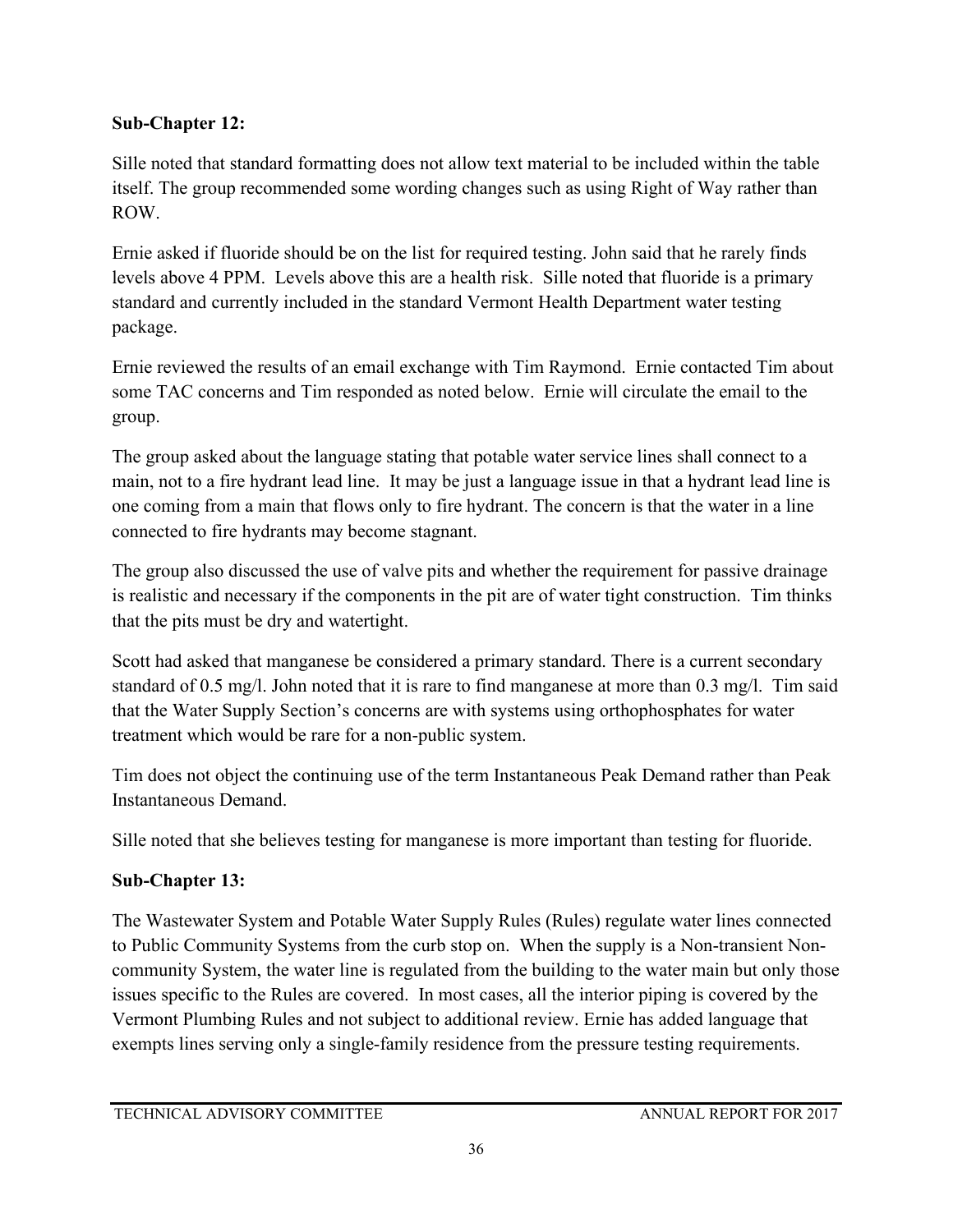Ernie is waiting for comments from Mike Kline related to water and sewer crossing construction requirements.

Gunner asked if the surface water crossing depth requirements have been reviewed as the draft rules seem excessive.

Claude asked about the requirements for well casing thickness. The draft refers to Schedule 30 pipe and there is no specification for 7" pipe. Ernie will add a statement that ¼" wall thickness is acceptable for 7" pipe.

## **Jurisdiction Issues:**

Ernie is working on the transitions between the Wastewater System and Potable Water Supply Rules, the Underground Injection Control Rules, and the Indirect Discharge Rules. One change that is proposed is that if a discharge requires an Underground Injection Control permit it cannot be discharged into a system regulated under the Wastewater System and Potable Water Supply Rules.

## **Sub-Chapter 11:**

Ernie made changes to §1-1103 to include sewer service lines.

Ken asked if the language related to reconstruction without a permit has been retained. Ernie said it had.

Steve asked about the section of the rules related to conversion from seasonal to year-round use. Would it be reasonable to continue with the requirement to identify a replacement water and wastewater system but allow the continued use of the existing systems until they fail? The group had concerns that, because some of the existing systems are very substandard, even though they do not meet the definition of being failed systems, the increased use might increase contamination problems. Gunner said that generally the conversion from seasonal to year-round use makes the property much more valuable and it makes sense to upgrade the system at that time.

Steve suggested adding a note to the section discussing groundwater monitoring that all monitor pipes should be installed with a bentonite seal.

Gunner said that the diagram related to determining the wastewater protection zone should be modified to show the minimum required basal area.